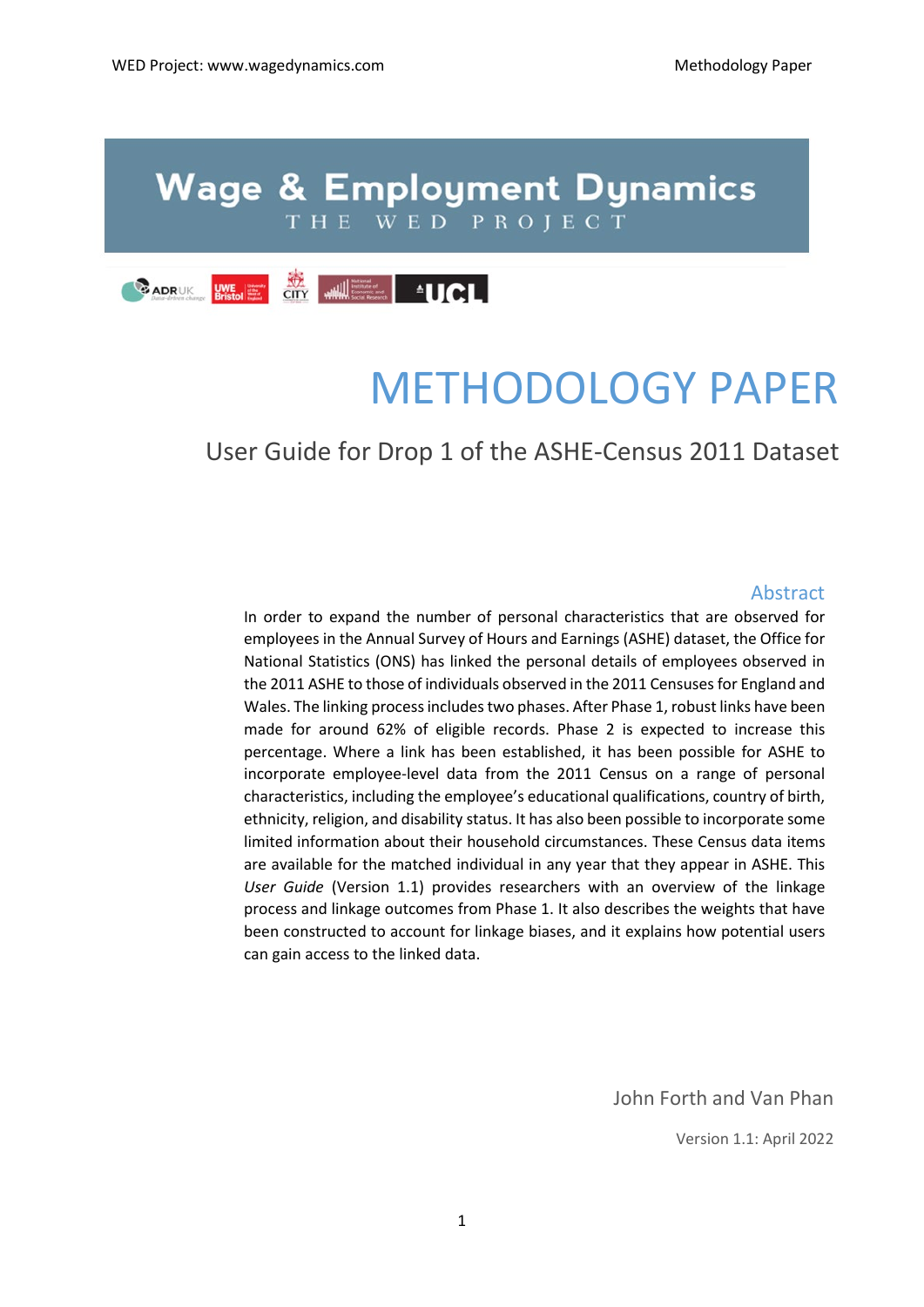### **Contents**

- 1. [Introduction](#page-2-0) 3
- 2. [Motivation for linking ASHE to Census 2011](#page-3-0) 4
- 3. [The challenges of data linking](#page-6-0) 7
- 4. [The linkage process](#page-8-0) 9

[Stage 1: Preparation](#page-8-1) 9

Stage 2: Deterministic matching - phase 1 11

Stage 3: Deterministic matching – phase 2 **Error! Bookmark not defined.**

[Stage 4: Probabilistic matching](#page-10-1) 11

- [Stage 5: Deterministic matching –](#page-12-0) phase 3 13
- 5. [Linkage outcomes and linkage quality](#page-13-0) 14
- 6. [Addressing linkage biases \(weights\)](#page-14-0) 15
- 7. [Accessing the linked data](#page-23-0) 24
- 8. [Features of the linked dataset](#page-19-0) 20
- 9. [ASHE-Census data for Northern Ireland](#page-23-1) 24
- 10. [Further information](#page-23-1) 24
- 11. [Bibliography](#page-24-0) 26
- 12. [Appendix](#page-26-0) 27

This work was produced using statistical data from ONS. The use of the ONS statistical data in this work does not imply the endorsement of the ONS in relation to the interpretation or analysis of the statistical data. This work uses research datasets which may not exactly reproduce National Statistics aggregates.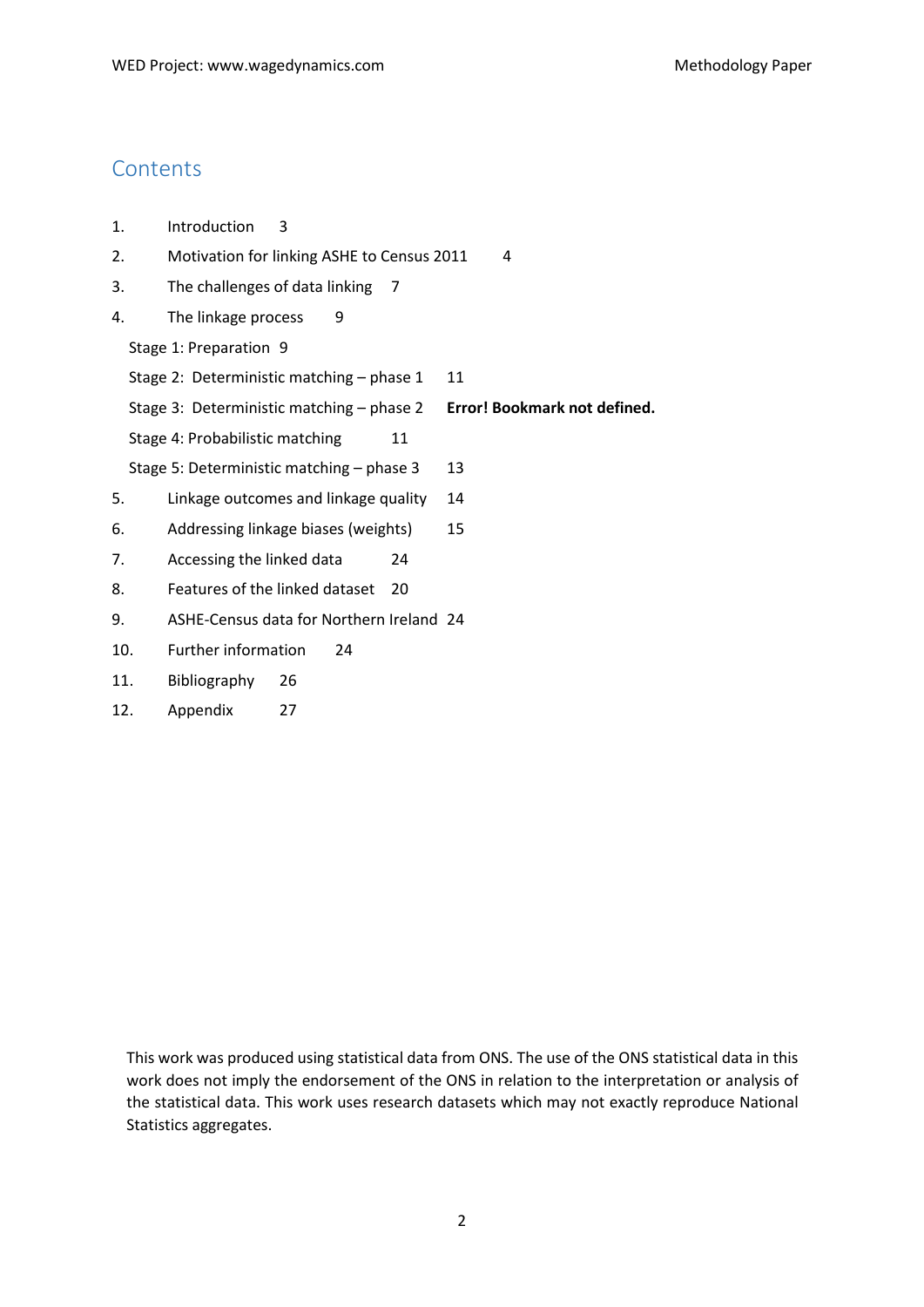# <span id="page-2-0"></span>1. Introduction

**.** 

The Annual Survey of Earnings and Hours (ASHE) is an annual survey based on a 1% sample of employee jobs, drawn from the PAYE register, and conducted by the Office for National Statistics (ONS). The survey collects information on employees' earnings, paid hours and occupation, along with some employer characteristics. However, the research dataset contains relatively few personal characteristics for the employee (restricted to gender, age and residential location).

In order to expand the number of personal characteristics that are observed for employees in ASHE, ONS has sought to link the personal details of employees observed in the 2011 ASHE to those of individuals observed in the 20[1](#page-2-1)1 Censuses for England and Wales (CEW11). $<sup>1</sup>$  The linking process is</sup> proceeding in two phases, described as 'Phase 1' and 'Phase 2'. The datasets generated in each phase are labelled 'Drop 1' and 'Drop 2' respectively.

In Phase 1 of the linking process, robust links have been made for 62% of the employee job records in the 2011 ASHE belonging to employees resident in England and Wales. In many cases where a robust link has not been made, this is because missing data on one or more of the core linkage variables (name, gender, age or residential postcode) has prohibited the reliable identification of the ASHE employee in the Census dataset. Phase 2 of the linking process will bring in additional linkage variables in order to achieve robust matches for some of these cases. It is anticipated that the linkage rate may increase by up to 10 percentage points after Phase 2, although the outcomes from this additional stage of linking are necessarily uncertain at this stage.

In cases where a robust link has been made under Phase 1, it has been possible for ASHE (the "recipient dataset") to incorporate employee-level data from CEW11 (the "donor dataset") on a range of personal characteristics, including the employee's educational qualifications, country of birth, ethnicity, religion, and disability status. It has also been possible to incorporate some limited information about their household circumstances. These Census data items are available for the matched individual in any year that they appear in ASHE from 1999-2018.

This current version of the *ASHE-CEW11 User Guide* provides researchers with an overview of the linkage process and linkage outcomes from Phase 1. It also describes the weights that have been constructed to account for linkage biases, and it explains how potential users can gain access to Drop 1 of the ASHE-CEW11 dataset.<sup>[2](#page-2-2)</sup>

The linked ASHE-CEW11 dataset is being made available to researchers via the ONS Secure Research Service and provides opportunities for new research on issues such as the returns to education and wage inequality. Guidance on accessing the dataset is provided in Sectio[n 9.](#page-23-1)

In a separate exercise, the Northern Ireland Statistics and Research Agency (NISRA) has linked the ASHE data for Northern Ireland to the 2011 Census for Northern Ireland. These data are made available by NISRA (see Section [10\)](#page-23-2).

The WED team has submitted a bid to link ASHE to the 2021 Census for England and Wales but this has yet to be approved. The WED team are also exploring opportunities to link ASHE to the 2011

<span id="page-2-1"></span> $1$  Record linking is also known as record matching. We use the terms linking and matching interchangeably in this User Guide.

<span id="page-2-2"></span><sup>&</sup>lt;sup>2</sup> The Guide does not provide a general discussion of data linkage; those who are unfamiliar with the main approaches are referred to Sections 1-5 of Mayer and Stockdale (2021).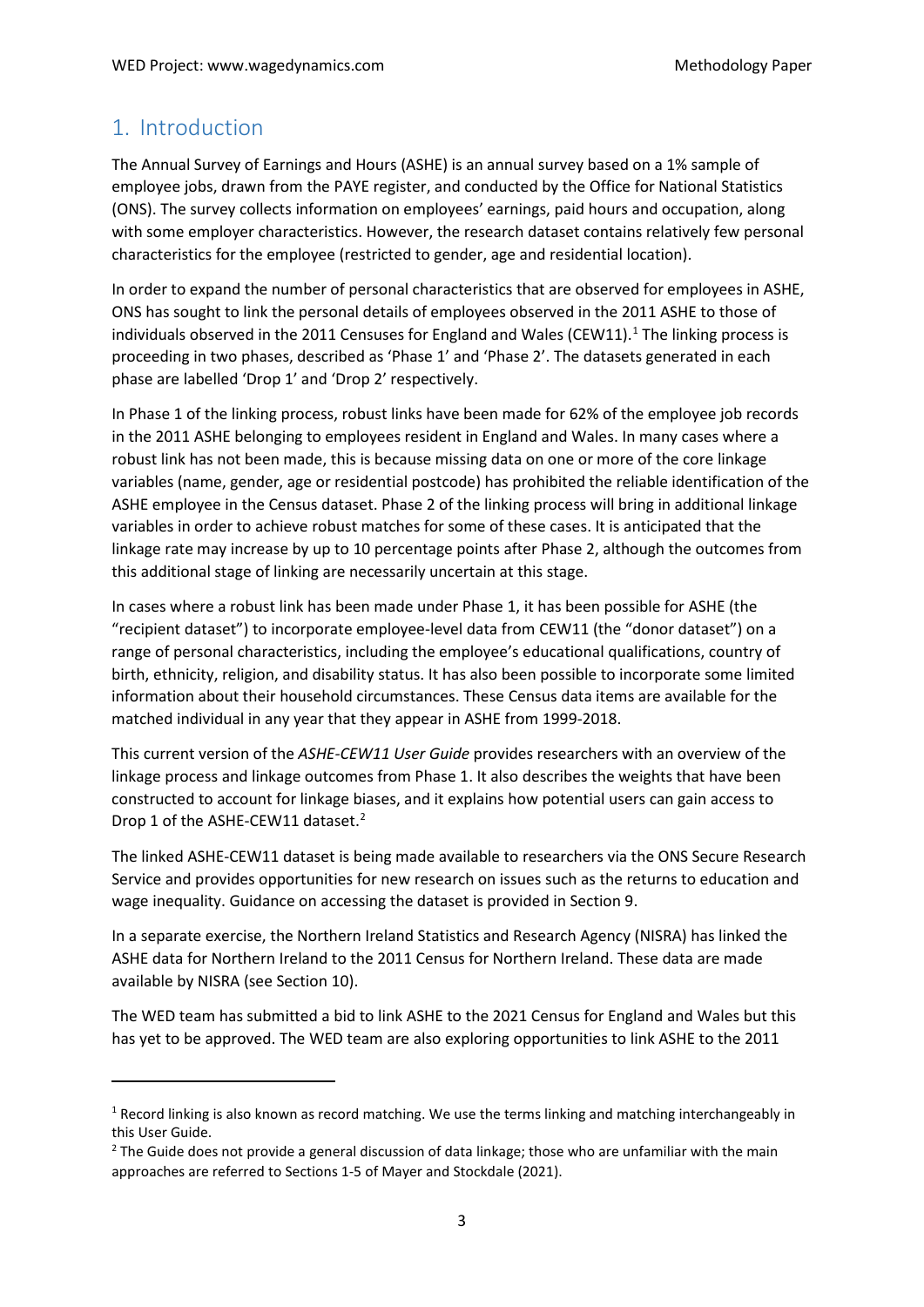and/or 2021 Census for Scotland, although the Censuses for Scotland are governed under different arrangements to those for England and Wales. There are no plans to link ASHE to the 2001 Census, although this is technically feasible (see Jenkins, 2008).

### <span id="page-3-0"></span>2. Motivation for linking ASHE to Census 2011

ASHE has many features of value to researchers: it provides rich information on earnings and working hours, collected from payroll records for a large and nationally representative sample of employee jobs. However, one limitation of ASHE is that the dataset contains few employee characteristics. These are limited to gender (Male/Female), age (in years) and residential location (Census Output Area). The limited number of employee characteristics arises because the survey is completed by employers, rather than by employees themselves.

The CEW11 microdata provides one source of information on the personal characteristics of employees. It has three specific attributes that make it suitable as a potential donor of such information for ASHE sample members. First, it is linkable to ASHE: the source datasets for ASHE and CEW11 held by ONS share a set of common fields that can be used to link individual records with a high degree of confidence (at least, in cases where these fields are fully populated). Second, the reference date is close to that of ASHE: the 2011 ASHE survey has a reference date of 13<sup>th</sup> April 2011, whilst CEW11 has a reference date of 27<sup>th</sup> March 2011. Third, it is comprehensive: by definition, one would expect almost all employees working in England and Wales on 13<sup>th</sup> April 2011 to be present in the CEW11 dataset.<sup>[3](#page-3-1)</sup>

Figure 1 provides an overview of the information provided in ASHE and CEW11. It can be seen that CEW11 provides information on a variety of additional personal characteristics of relevance to the analysis of earnings and hours. Adding these characteristics to the ASHE dataset allows for a range of new research opportunities, including:

- Using data on educational attainment to examine the wage returns to human capital
- Identifying wage gaps across a range of characteristics protected under the Equality Act 2010 (e.g. ethnicity, disability, religion, sexual orientation)
- Exploring wage progression among migrants to the UK

 $\overline{a}$ 

• Examining the relevance of partner status in explaining wage variance and job mobility

<span id="page-3-1"></span> $3$  The exceptions would be those not resident in England and Wales on 27<sup>th</sup> March 2011 and any nonrespondents to the Census.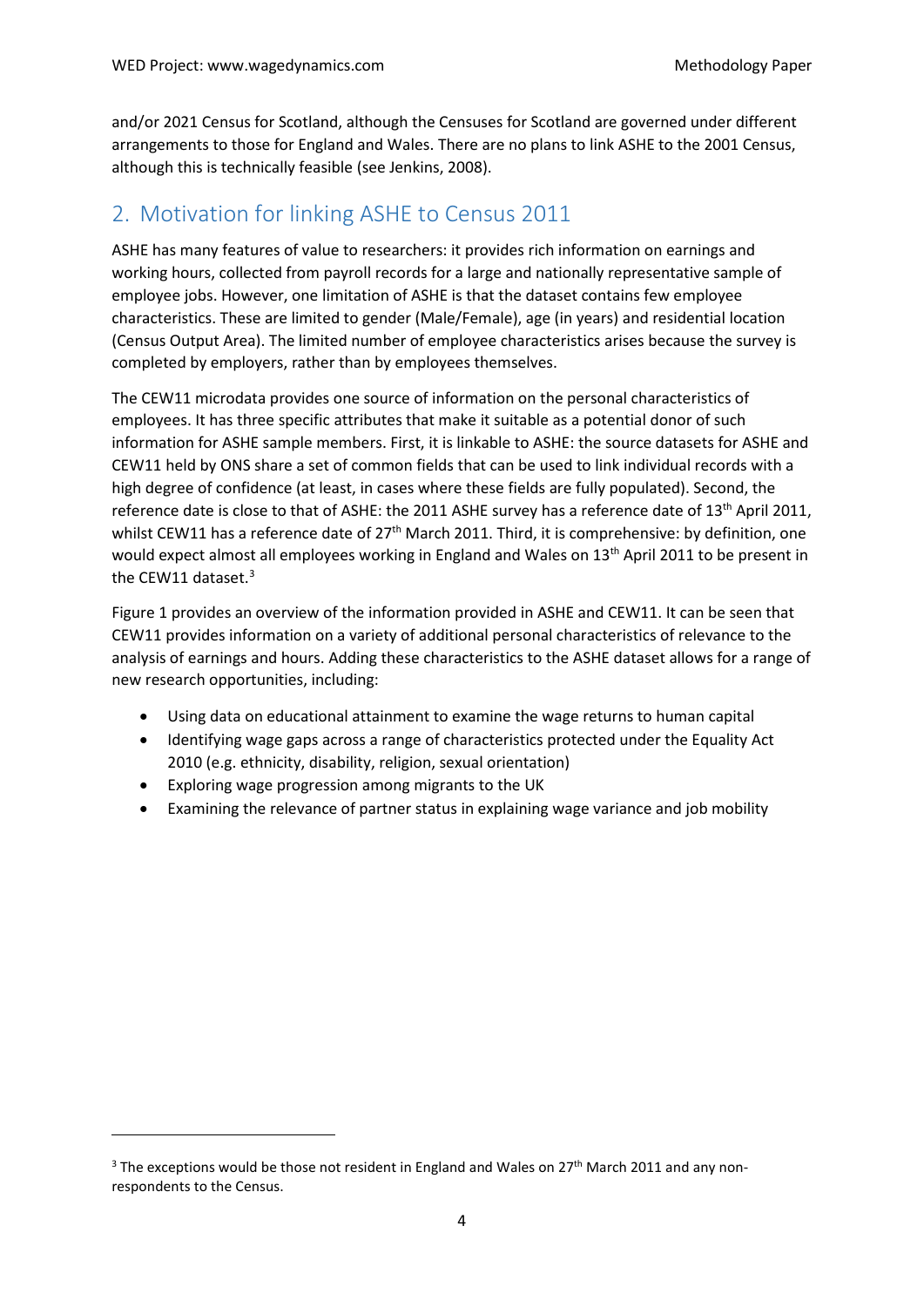#### Figure 1: Summary of topics covered in ASHE and the 2011 Census for England and Wales

| <b>ASHE</b><br>2011           | Census<br>2011                                 | <b>ASHE-</b><br><b>Census</b><br>linkage |
|-------------------------------|------------------------------------------------|------------------------------------------|
| Personal characteristics:     | Personal characteristics:                      | Personal characteristics:                |
| Age<br>Gender                 | Age<br>Gender                                  | Age<br>Gender                            |
| <b>Residential location</b>   | <b>Residential location</b><br>$\bullet$       | <b>Residential location</b><br>$\bullet$ |
| Job characteristics:          | Country of birth<br>$\bullet$                  | Country of birth<br>$\bullet$            |
| Earnings<br>$\bullet$         | English language<br>$\bullet$                  | English language<br>$\bullet$            |
| Paid hours                    | proficiency                                    | proficiency                              |
| Occupation                    | Ethnicity<br>٠                                 | Ethnicity<br>$\bullet$                   |
| Employer characteristics:     | Religion<br>$\bullet$                          | Religion<br>$\bullet$                    |
| Size (employees)<br>$\bullet$ | Marital or civil-partnership<br>$\bullet$      | Marital or civil-<br>$\bullet$           |
| Industry                      | status                                         | partnership status                       |
| Legal status                  | Health and disability                          | Health and disability<br>$\bullet$       |
| Workplace location            | <b>Educational and vocational</b><br>$\bullet$ | <b>Educational and</b>                   |
|                               | qualifications                                 | vocational qualifications                |
|                               | Household circumstances                        | Household circumstances                  |
|                               | Job characteristics:                           | Job characteristics:                     |
|                               | Usual hours                                    | Paid hours<br>$\bullet$<br>Usual hours   |
|                               | Occupation<br><b>Employer characteristics:</b> | Occupation                               |
|                               | Industry                                       | Employer characteristics:                |
|                               | Workplace location                             | Size (employees)<br>$\bullet$            |
|                               |                                                | Industry                                 |
|                               |                                                | Legal status                             |
|                               |                                                | <b>Workplace location</b>                |

# 3. Overview of linkage outcomes and limitations

#### Outcomes from Phase 1

The ASHE and CEW11 datasets do not share a common, unique identifier at the level of the individual (e.g. National Insurance number), and so the linking process sought to link individuals by seeking a robust match on a set of common fields.

In Phase 1, the link was created by identifying all individuals observed in ASHE 2010, 2011 or 2012 and then seeking to locate these individuals in CEW11 by matching on a combination of name, gender, age and residential postcode. The linking process called upon ASHE records from 2010, 2011 and 2012 to allow for the possibility that a linkable individual may be missing from ASHE 2011 due to a temporary period of non-employment or employer non-response in that year.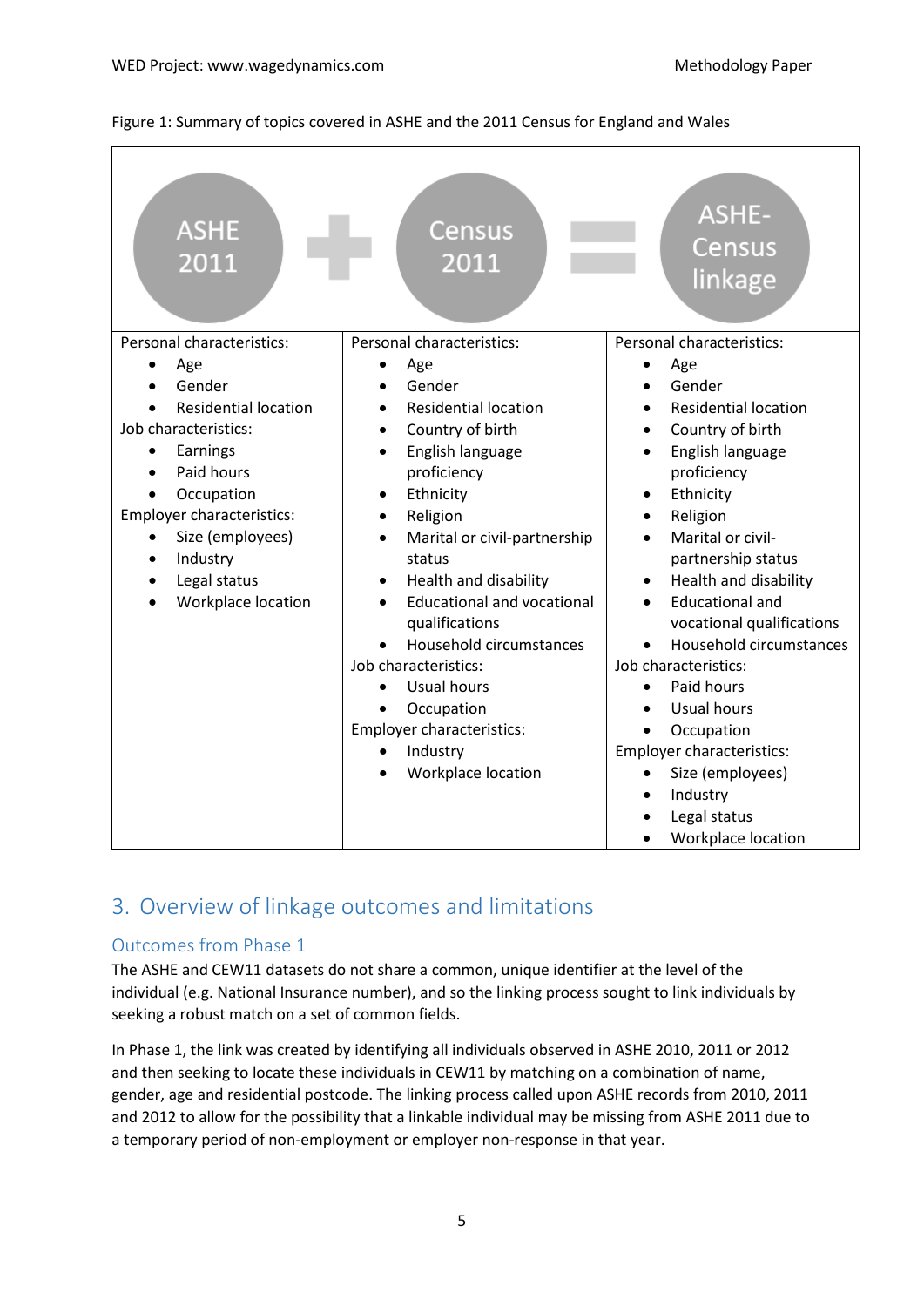<span id="page-5-0"></span>To provide an overview of the linking outcomes from Phase 1, we focus on ASHE 2011, where the full WED dataset contains information from 178,247 unique individuals and 182,970 employee jobs (see Table 1). Robust links to CEW11 have been made for a total of 96,619 individuals. [4](#page-5-1) Around 20,000 of the individuals in the full ASHE dataset are not recorded to be resident in England or Wales (ASHE variable: HGOR); these are very unlikely to get matched to CEW11 for obvious reasons, although matches are established for a minority.<sup>[5](#page-5-2)</sup> Focusing then on those 159,096 individuals who are recorded in ASHE as being resident in England and Wales (1<=HGOR<=10), robust links have been made for 97,901 of these individuals: a linking rate of 61.5% for Phase 1. The 159,096 individuals resident in England and Wales hold a total of 163,185 employee jobs in the ASHE 2011 dataset. CEW11 data has been linked to 61.7% of these jobs.

| Phase 1 outcomes                                    | All records   |       |
|-----------------------------------------------------|---------------|-------|
|                                                     | <b>Number</b> | %     |
| Individuals:                                        |               |       |
| All individuals                                     | 178,247       | 100.0 |
| Of which: Linked to CEW11                           | 98,617        | 55.3  |
| Individuals resident in England or Wales            | 159,096       | 100.0 |
| Of which: Linked to CEW11                           | 97,901        | 61.5  |
| <b>Employee jobs:</b>                               |               |       |
| All employee jobs                                   | 182,970       | 100.0 |
| Of which: Linked to CEW11                           | 101,506       | 55.5  |
| Jobs held by employees resident in England or Wales | 163,185       | 100.0 |
| Of which: Linked to CEW11                           | 100,698       | 61.7  |

<span id="page-5-4"></span>*Table 1: Linkage outcomes from Phase 1 at individual-level and job-level, ASHE 2011*

Notes: (i) Individuals are identified via PIDEN; (ii) see footnote [4](#page-5-0) for the definition of a linked record.

As a result of Phase 1 of the linking process, Drop 1 of the linked dataset includes (for employees resident in England and Wales) around 10,500 job records belonging to members of a non-white ethnic group (CEW11 variable: ETHPUK11), around 4,800 records belonging employees with a longterm health problem or disability (CEW11 variable: DISABILITY), around 11,700 records belonging to employees who were born outside the UK (CEW11 variable: LRESPUK11) and around 36,700 records belonging to employees with a degree-level qualification (CEW11 variable: HLQPUK11).

Individuals may be linked across years in the ASHE dataset via a unique personal identifier (PIDEN), based on their National Insurance number. Hence, any information that has been linked to ASHE from CEW11 in the linkage year can be copied over to other years of ASHE in which that same individual is present (currently 1999-2018) – see [Figure 3](#page-18-0) in Section 7 for details. [6](#page-5-3) This allows some research questions (e.g. the size of the ethnic wage gap) to be explored across multiple years.

<u>.</u>

<span id="page-5-1"></span><sup>4</sup> A good-quality link is one with a match score equal or greater to 0.82. The match score is discussed in Sections 5 and [8.](#page-18-1)<br><sup>5</sup> Around 17,000 are resident in Scotland; a link is only likely to be made for these cases if the individual's

<span id="page-5-2"></span>postcode is partial or in error and a good match is found on other variables. A further 3,000 are unobserved on residential location, reducing the likelihood of a match.

<span id="page-5-3"></span><sup>6</sup> The ASHE WED dataset extends from 1997-2018 but PIDENs are not present in 1997 or 1998.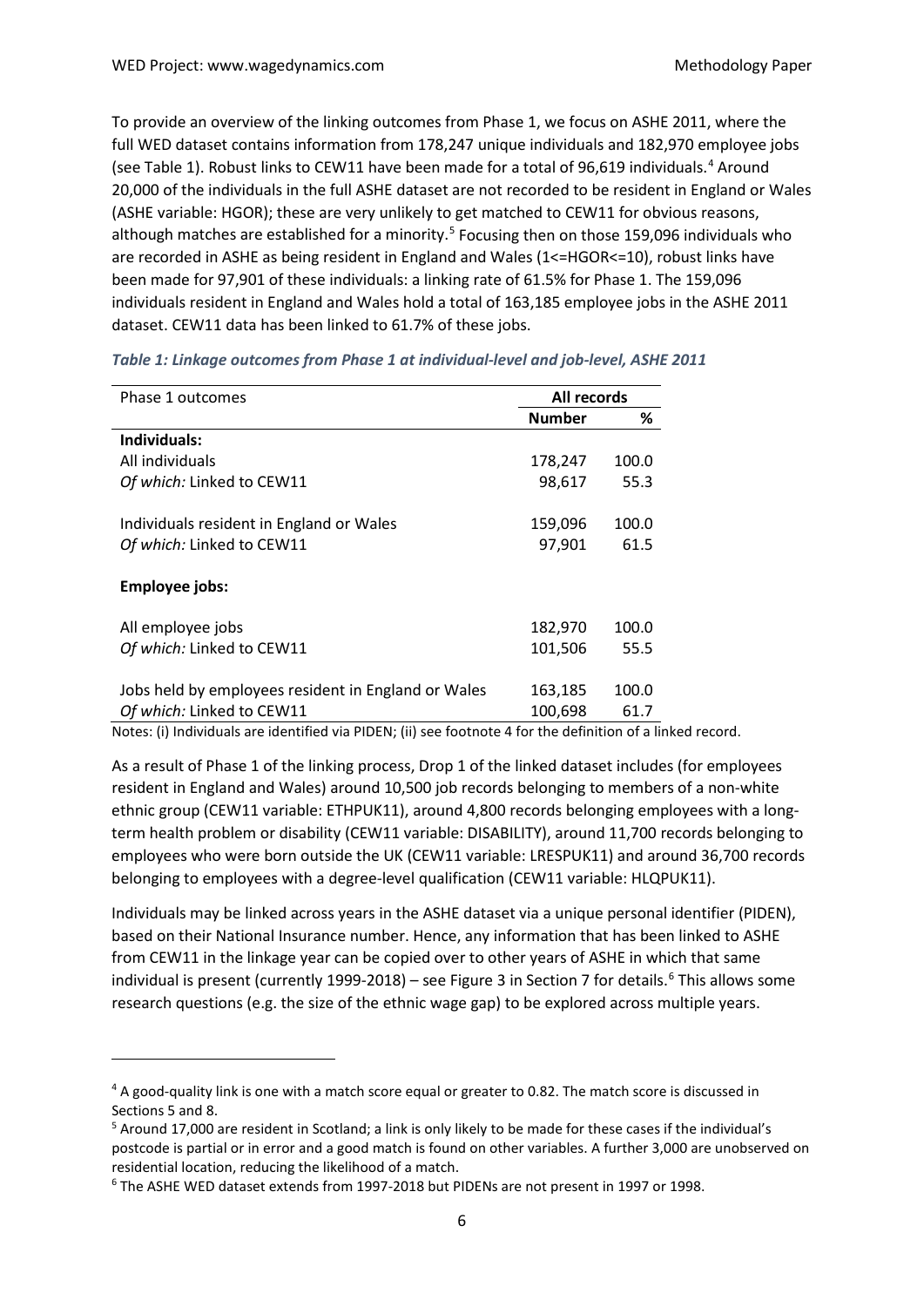#### Improvements intended for Phase 2

In some cases, a robust match could not be made in Phase 1 because missing data on one or more of the four linkage variables prohibited the reliable identification of the ASHE employee in the Census dataset. Such linkage failures were most commonly due to the employee's name being missing on a subset of ASHE records. Some 23% of ASHE records did not include information on the employee's name; this suggests that the linking rate among individuals with complete data may be as high as 80%. Phase 2 of the linkage process will bring information on the employee's occupation, industry sector and workplace postcode into the matching algorithm in order to identify robust matches for at least some of these cases where a link has not yet been made in Phase 1.

#### Limitations to ASHE-Census linkage

There are a number of limitations to the ASHE-Census linkage.

First, linkage has only been possible for a subset of ASHE records in Phase 1, and cannot be expected to be universal in Phase 2. This means that linkage biases need to be investigated and, where present, accounted for. Nevertheless, our analysis (discussed later) indicates that the linkage biases in Phase 1 are relatively minor.

Second, Census information is not observed for those individuals who may appear in ASHE in earlier or later periods, but who were not observed in ASHE 2010, 2011 or 2012. One example would be a person who retired from paid employment in 2009, or a person who entered the labour market for the first time in 2013. The implication is that the availability of Census information depletes as one moves further away from the linkage year. For instance, less than half (45%) of the employee jobs in ASHE 2016 held by employees resident in England and Wales have linked data from CEW11.

Third, as the employee characteristics that are inherited from CEW11 are necessarily measured at a single point in time, the ASHE-Census dataset is best suited to the analysis of characteristics that are fixed, such as ethnicity or migrant status. Opportunities to analyse characteristics which may with time, such as disability status, are more limited, since these characteristics are increasingly likely to be measured with error as one moves further away from 2011.

Further details on each of these points is provided in later sections, which discuss the linking process and outcomes in more detail.

# <span id="page-6-0"></span>4. Data linking issues

Any effort to link records from two separate datasets encounters challenges in ensuring that the correct records are linked to one another. There are two types of record linkage errors:

- (i) Missed links (false negatives), where records that refer to the same individual are not linked;
- (ii) Incorrect links (false positives), where records belonging to different individuals are erroneously linked together.

These errors are illustrated in Figure 1. Such errors can occur due to changes in persons' details (e.g. an address change, or name change after marriage) which may cause the details held in one dataset to differ from those held in the other. Errors can also occur when data fields are missing or contain mistakes (e.g. if a person's first name has not been recorded, or if the digits in a person's date of birth or postcode have been accidentally transposed).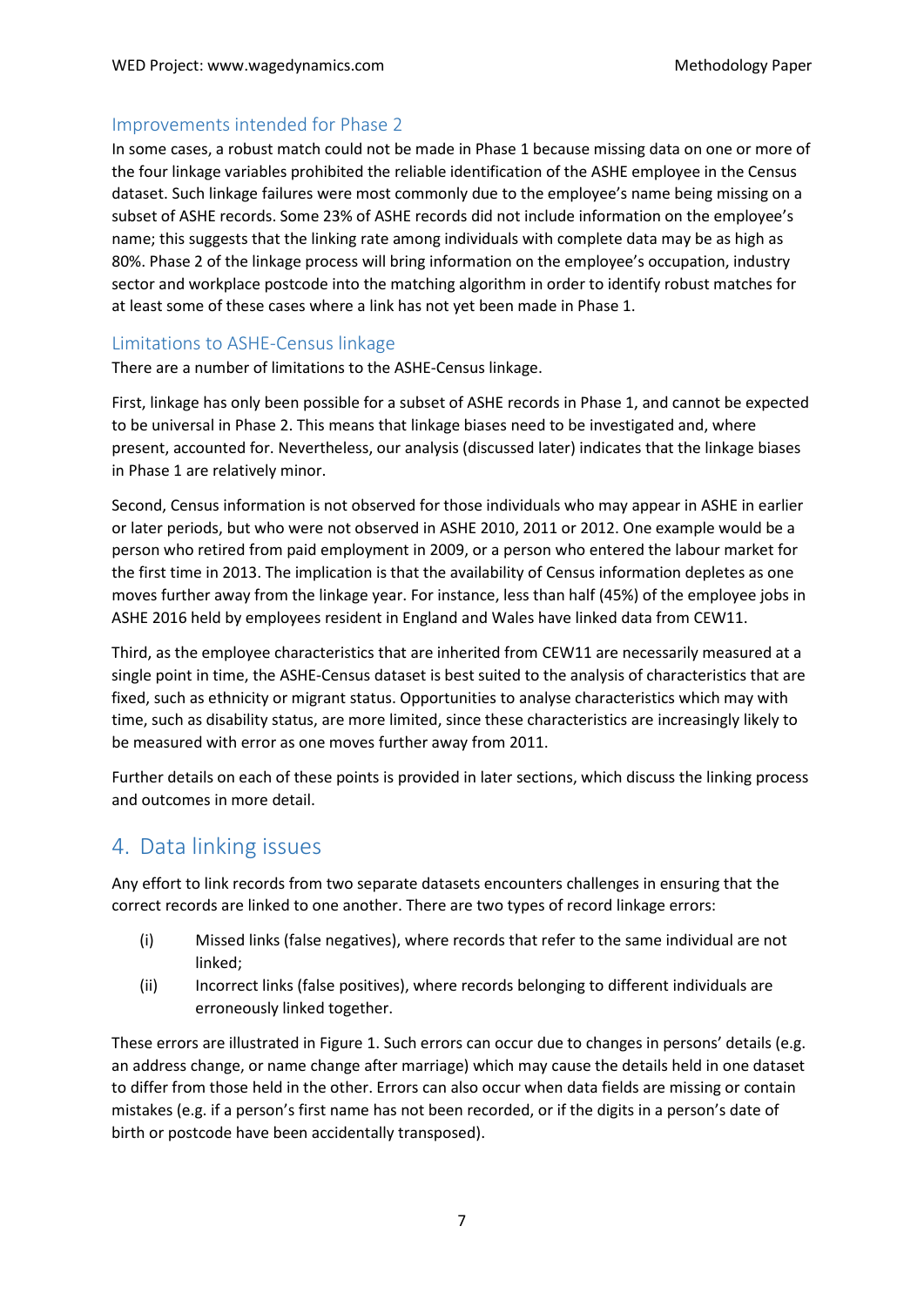#### *Figure 1: Types of linkage error*



Note: Adapted from Gammon (2016)

 $\overline{a}$ 

These linkage errors can lead to two potential problems for analysts:

- 1. *Erroneous inclusion or exclusion from the linked dataset:* The implication is that linked cases may not be representative of the full dataset, potentially leading to biased estimates. Exclusion may also reduce the number of records available for analysis, limiting the statistical power of the linked dataset.
- 2. *Misclassification or measurement error:* The implication is that incorrect inferences may be made about the characteristics of persons in the linked dataset, again potentially leading to biased estimates. [7](#page-7-0)

As Doidge et al (2020) indicate, it is impossible with large datasets to measure linkage accuracy comprehensively. And in cases such as the ASHE-Census linked dataset, where the identifiers used in linking are withheld from the public dataset due to privacy issues, it is impossible for analysts to interrogate linkage accuracy directly. However, three types of information can be useful in informing analysts about potential linkage errors and their implications for analyses:

- 1. Good-quality documentation of the linkage process
- 2. Information on any quality-assessment processes that have already been undertaken
- 3. Information on any features of the linked dataset that enable further quality-assessment to be undertaken by analysts themselves.

Much of the remainder of this *User Guide* focuses on the provision of such information. Section [4](#page-8-0) provides a description of the linkage process and quality-assurance work carried out by ONS. Section [5](#page-13-0) provides information on linkage outcomes. Section [6](#page-14-0) outlines work we have undertaken to address selection bias into the linked dataset through the creation of weights. Sections 7 and [8](#page-19-0) explain how to access the linked data and outline the content of the linked dataset. Sectio[n 10](#page-23-1) provides links to further information on ASHE, CEW11 and data linking methodology.

<span id="page-7-0"></span><sup>&</sup>lt;sup>7</sup> There is also the potential for missing data, if the donor dataset does not contain complete information on the donor characteristics of interest; this can be seen as a particular form of (1). Doidge et al (2020) also discuss the potential for split or merged records, but we do not consider these here, as they are not particularly germane to ASHE-Census linkage.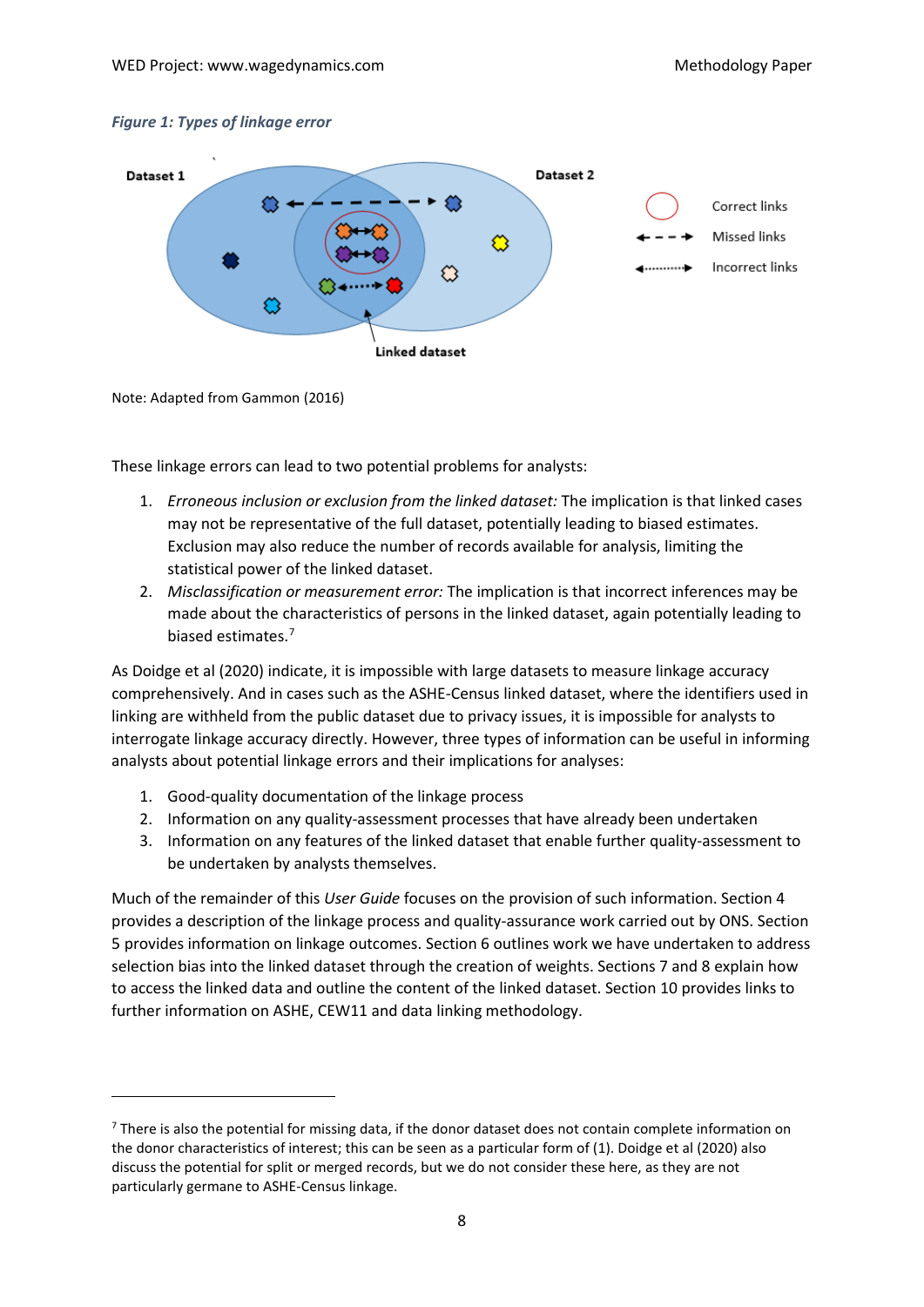The information provided adheres, where possible, to the GUILD guidelines (Gilbert et al, 2017), which provide guidance on the information that should be made available about data linkage processes to improve the transparency of those processes.

# <span id="page-8-0"></span>5. The linkage process in detail

The process of linking ASHE to CEW11 was undertaken by ONS Data Engineering Team. The WED team have provided assistance in quality assuring and documenting the linked dataset.

Previous experience within ONS indicated that the optimal linkage methodology would comprise a combination of deterministic and probabilistic linking. Manual linking (also known as clerical linking) was rejected due to the time and expense required to manually link such a large number of records, although clerical checks have been conducted as part of the quality assurance process (see below).

Deterministic linking (also known as deterministic matching) links records from two datasets by looking for exact or partial agreement on across a combination of fields. Records are judged to be true links (or matches) when all or some identifiers are identical across the two records. A threshold is set for the degree of partial agreement that is acceptable.

Probabilistic linking (also known as fuzzy matching) links records by estimating the conditional probabilities of observing agreement on each matching variable. These conditional probabilities are then used to calculate the likelihood that two given records refer to the same entity. Record pairs with probabilities above a certain threshold are considered to be matches, while pairs with probabilities below the threshold are considered to be non-matches.

The linkage process contains five broad stages.

- Stage 1: Data preparation
- Stage 2: Deterministic matching
- Stage 3: Probabilistic matching
- Stage 4: Clerical review
- Stage 5: Additional matching on industry or occupation

In practice, the process was iterative, with the results of initial clerical reviews informing final decisions about the methods to be employed. However, the process is presented chronologically here for simplicity.

Stages 1-4 have been included in Phase 1 of the linking. Stage 5 will be added in Phase 2.

#### <span id="page-8-1"></span>Stage 1: Data preparation

The linkage process was conducted using a non-anonymised version of the ASHE microdata. Apart from the presence of personal identifiers, this dataset was otherwise equivalent to the ASHE microdata that forms the input to the WED ASHE dataset (insert ref to WED ASHE documentation). Records for which the residential location of the employee was recorded to be in Scotland were removed prior to linking.

The resulting subset of ASHE records were linked to a non-anonymised version of the CEW11 microdata held by ONS; this dataset was equivalent to the 100% CEW11 person-level data file held in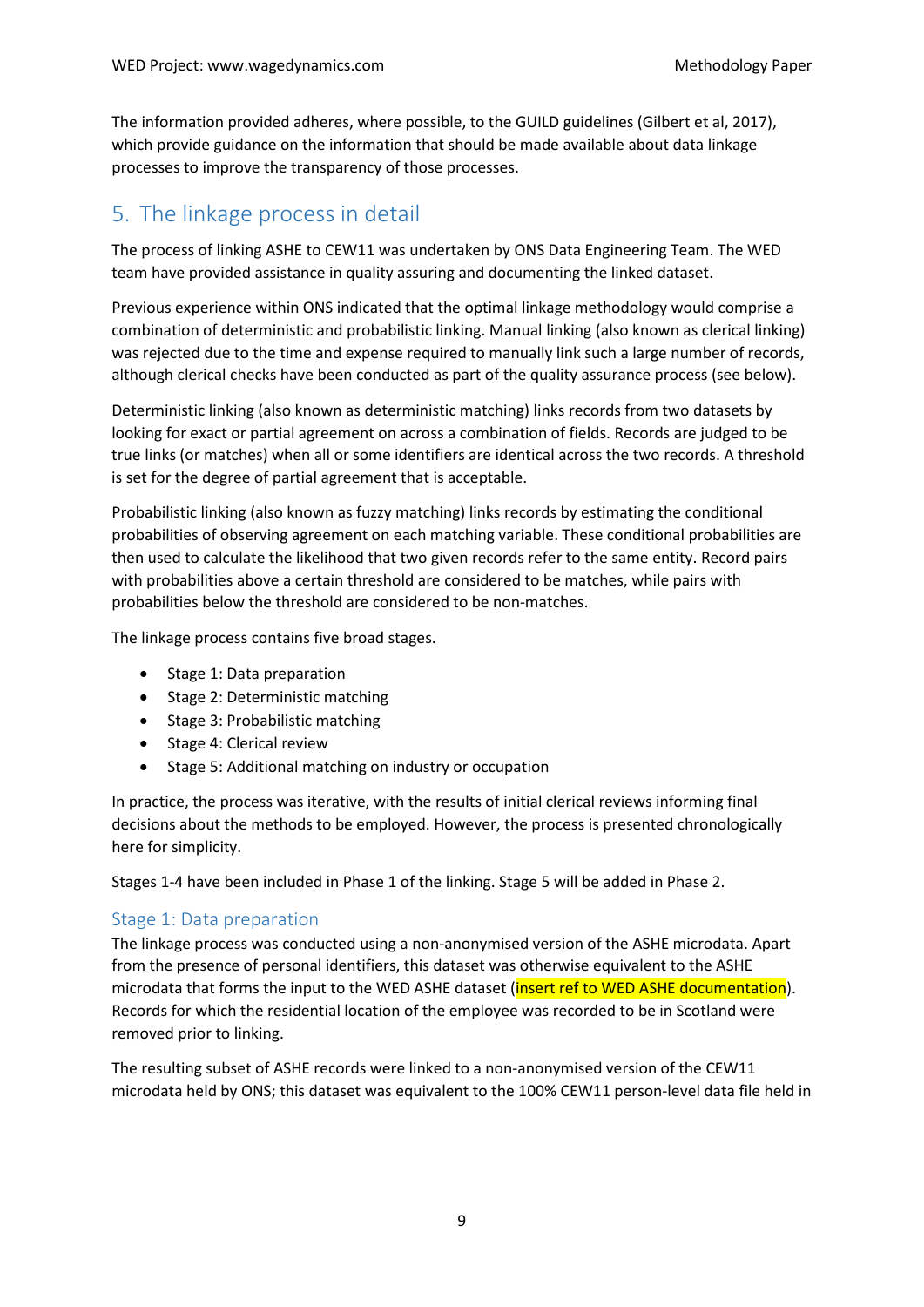the Secure Research Service, except that it contained a wider range of variables, from which 317 were selected to be part of the dataset for linking.<sup>[8](#page-9-0)</sup>

These non-anonymised versions of the ASHE and CEW11 datasets had the following common fields:

- Employee name (forename initial, middle name initial, surname)
- Sex (male, female)
- Date of birth (day, month, year)
- Age (years)

<u>.</u>

- Home postcode (postcode area, postcode district and inward code)
- Work postcode (postcode area, postcode district and inward code)
- Occupation (SOC(2010) Unit Group four digits)<sup>[9](#page-9-1)</sup>
- Industry sector (SIC(2007) Class or Sub-class five digits)

These data fields were first standardised to have the same format in each dataset, removing any punctuation and white space, exploding double-barrelled names and so on. A set of 'matching variables' were then defined on each dataset to hold these fields at varying levels of completeness. For instance, one variable would hold the full home postcode, whilst another would contain only the postcode area. The full set of matching variables are shown in Appendix Table A1, along with rates of missing data on these items in ASHE.

A set of 'core matching variables' comprising the employee's name, age, date of birth, home postcode and sex were then selected to be used in Stages 2-4 of the linking process; work postcode, occupation and industry will not feature until Stage 5 (Phase 2). [10](#page-9-2) A set of 46 match keys were devised to identify different combinations of these core matching variables. Examples of the match keys are listed in columns 1 and 2 of Table 1 below; a full list is provided in Appendix Table A2.

| <b>Match</b><br>key | <b>Description</b>                                                                | <b>Score</b> | <b>Uniqueness</b> |
|---------------------|-----------------------------------------------------------------------------------|--------------|-------------------|
| 1                   | FORENAME_I(full) + SURNAME(full) + DOB(full)<br>+ HOME POSTCODE(full) + SEX(full) | 1.0          | 100.0             |
| 5                   | FORENAME I(full) + SURNAME(full) + DOB(6) +<br>HOME POSTCODE(full) + SEX(full)    | 0.94         | 99.9              |
| 20                  | FORENAME I(full) + SURNAME(soundex) +<br>DOB(6) + HOME POSTCODE(full) + SEX(full) | 0.69         | 99.2              |
| 43                  | FORENAME_I(full) + SURNAME(full) + DOB(full)<br>+ HOME POSTCODE(0) + SEX(full)    | 0.75         | 96.4              |

Table 1: Examples of match keys generated for ASHE-Census linkage

Each match key was given a score, shown in column 3 of Table 1. This is a numerical value to indicate the extent to which the match key draws on complete information. To derive this value, each component of the match key is given a weight (or partial score) which reflects its observed

<span id="page-9-0"></span><sup>8</sup> The ONS Census team do not allow the full set of variables to be released. The selection of 317 variables was made by the WED team, choosing those variables most likely to be useful in the analysis of earnings and hours. <sup>9</sup> SOC(2010) is not present on ASHE 2010 and so SOC(2000) codes were used in that case, but converted to SOC(2010) codes using ONS cross-walk tables.<br><sup>10</sup> These variables did not feature in Stages 2-4 was because occupation and industry were felt to be more

<span id="page-9-2"></span><span id="page-9-1"></span>prone to coding errors than the core matching variables, and work postcode prone to respondent error.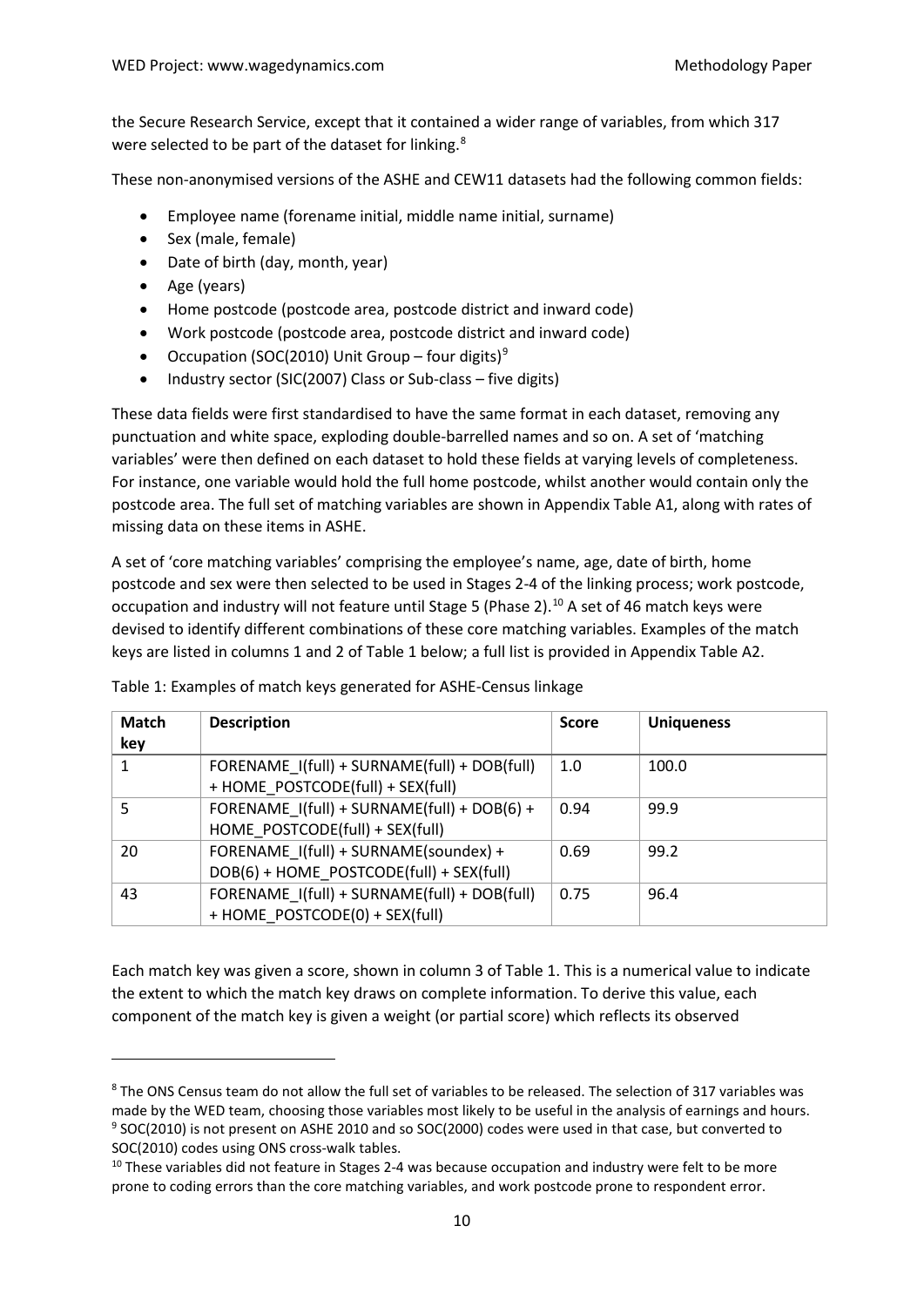usefulness in matching. The component weights are shown in Appendix Table A3 and are determined after a trial and error process to identify those component items which best help to discriminate between true and false matches (component items which help most are given higher weights). The weights for each component of the match key are summed and then divided by the maximum total weight (12) to give the score shown in [Table 1.](#page-5-4)

Each match key was also given a uniqueness value, which indicates the uniqueness of the specific combination of items within the data to be linked. A high uniqueness value indicates that a match key discriminates well between different records in the data to be linked.

With these elements in place, the match keys were then ranked according to the score and uniqueness and numbered accordingly from 1 to 46 (see Appendix Table A2). The match keys would be applied in this order in Stage 2 (beginning with match key #1 and ending with match key #46).

The final stage of data preparation involved removing duplicate records and then generating the match keys. In ASHE, duplicates were identified as cases for which there was more than one record with identical information for: PIDEN, FORENAME\_I(full), SURNAME(full), DOB(full), HOME\_POSTCODE(full) and SEX(full). After duplication, each record in the ASHE dataset for linking comprised a unique combination of PIDEN and these core matching variables.<sup>[11](#page-10-2)</sup>

#### <span id="page-10-0"></span>Stage 2: Deterministic matching

In the deterministic matching stage, each ASHE record was taken, one at a time, and the linkage algorithm worked progressively through the match keys, starting with Match Key 1 and moving progressively to Match Key 46. If a match was found to a single Census record at any one of these stages, the matching process stopped and the matched records were kept as a 'matched pair'. The matching process then proceeded to the next ASHE record.

If no match was found on any of the 46 match keys, the ASHE was placed into the residual pot and progressed to Stage 3. If a match was found to two or more Census records, the ASHE record was also placed into the residual pot and progressed to Stage 3.

#### <span id="page-10-1"></span>Stage 3: Probabilistic matching

**.** 

In the probabilistic matching stage, a match was sought between any of the residual ASHE records passed from Stage 2 and any Census records that remained unmatched from Stage 2. In this stage, the rules for matching were relaxed somewhat, so as to allow for typographic errors in the content of the matching variables, such as the transposition of two or more characters in a surname or the transposition of digits in a postcode.

As a specific example, a typographic error may lead to the surname "Duck" being entered as "Djck" in one or other of the datasets. This would result in a missed link under Stage 2, since an ASHE record with surname "Duck" would not match to a Census record with surname "Djck" under any part of the deterministic matching, despite 75% of the letters being identical. A probability of 0.75 can then be attached to the match between this pair of surnames, however, and this probability can be multiplied by the component weight for surname (shown in Table A3 to be a weight of 3). The resulting value (2.25 in this example) enters the computation of the overall match score for this pair

<span id="page-10-2"></span> $11$  It is possible for the same PIDEN to generate multiple rows of data, if the underlying ASHE records have different values for the employee's name, date of birth etc recorded against different jobs in ASHE 2010, 2011 or 2012. However, the linkage process will identify the record which links best to the Census, and then match the same Census donor information to all instances of PIDEN in ASHE. In other words, all jobs held by the same individual (PIDEN) in ASHE in any year inherit the same Census information.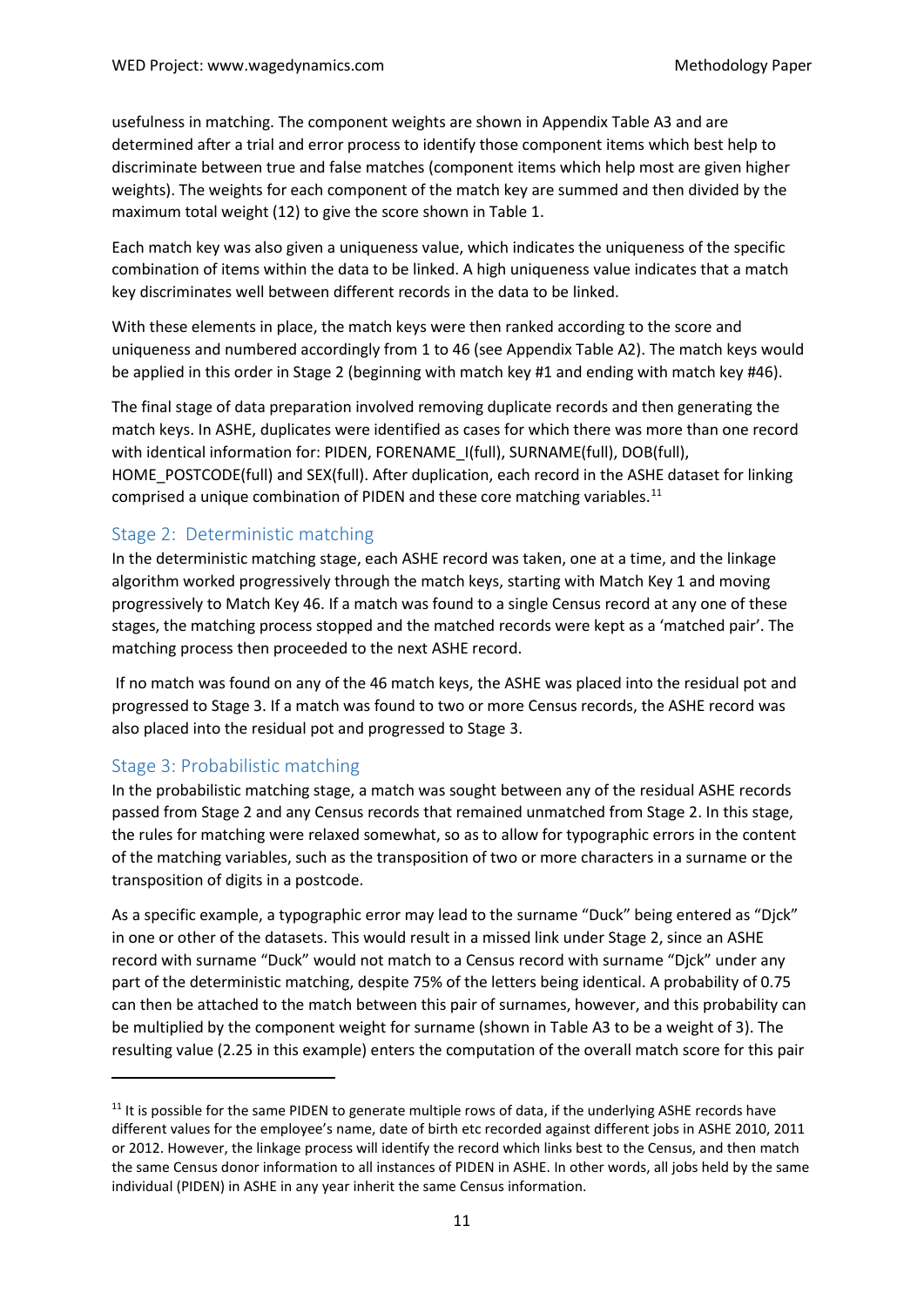of records, which necessarily also takes account of the extent of the match across the other core matching variables. As in the deterministic matching phase, this overall match score indicates the likelihood that the pair of records relates to the same individual.

A probabilistically-derived match score is obtained for all potential matches between the residual ASHE and CEW11 records entering Stage 3, and the pair of records with the highest match score is retained. Records matched via this probabilistic process are assigned Match Key 0.

The process recovered only a small number of additional matches: just 328 (0.3%) of the 101,506 employee jobs in ASHE 2011 that achieved a robust match to CEW11 were matched via probabilistic linking.

#### Stage 4: Clerical review

Clerical checks were conducted on samples of matched records, with the aim of classifying matched pairs according to whether they were correct links or incorrect links ('false positives'). The objective was to identify a threshold for the match score above which one could be reasonably certain that a pair of records had been correctly linked.

Only those records with a match score greater than, or equal to, 0.65 were subject to clerical review as initial review showed that very few, if any, robust links could be made below this level. The initial cut-off was chosen so as to be confidently below any likely match quality threshold. This subset of matched records with match scores of at least 0.65 were stratified into around 50 groups based on their match score and a random sample of 18 records was selected within each group. Each record was manually inspected and classified as TRUE (clearly a match), FALSE (clearly not a match) or MAYBE (matches well on some items, but others cause suspicion, e.g. different location). In some cases, the clerical outcome was cross-checked by another ONS staff member, to ensure consistent decision making was being undertaken. The results were then analysed to determine the share of TRUE, FALSE and MAYBE matches within each group. These results are presented in [Figure 2.](#page-12-1)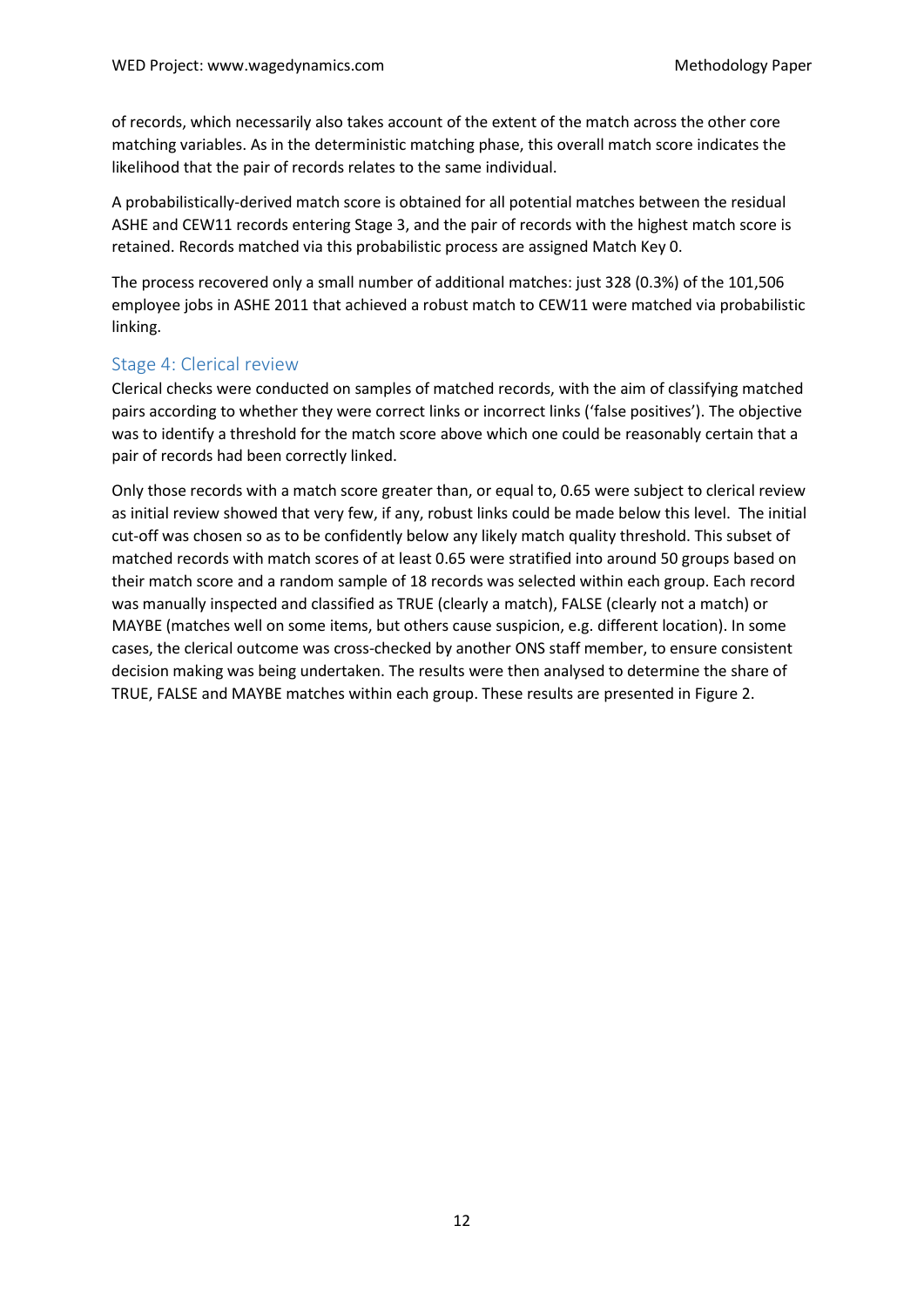<span id="page-12-1"></span>



Note: Based on a sample of 895 matched records

From this analysis, ONS determined that a match score of 0.82 represented a valid means of discriminating between cases that were likely to represent correct (true) links and those that were likely to represent incorrect (false) links. Within the sample of 895 records:

- 410 true matches had a match score of 0.82 or above
- 47 maybe/false matches had a match score of 0.82 or above
- 92 true matches had a match score below 0.82.

In other words, 90% of links with match scores at or above the threshold of 0.82 were true (also known as the 'precision rate'). And 82% of all true links were found at or above this threshold (known as the 'recall rate').

The matched records generated by the linkage process have been filtered using this match score threshold, such that only those links with a match score of 0.82 or above have been included in the final ASHE-Census dataset.

#### <span id="page-12-0"></span>Stage 5: Matching on industry or occupation

The process of clerical review described above (Stage 4) identified some record-pairs with match scores below the threshold of 0.82 in which the consideration of additional data fields led reviewers to suspect that the pair was in fact a true match. Many of these were cases in which the ASHE record was missing some part of the employee's name. Three additional fields have therefore been introduced into the linking process in Stage 5, namely: occupation; industry sector; and work postcode. These additional fields are being used in an attempt to establish good-quality matches among the residual cases that were either not matched in Stages 1-4 or which have been matched with a score below 0.82.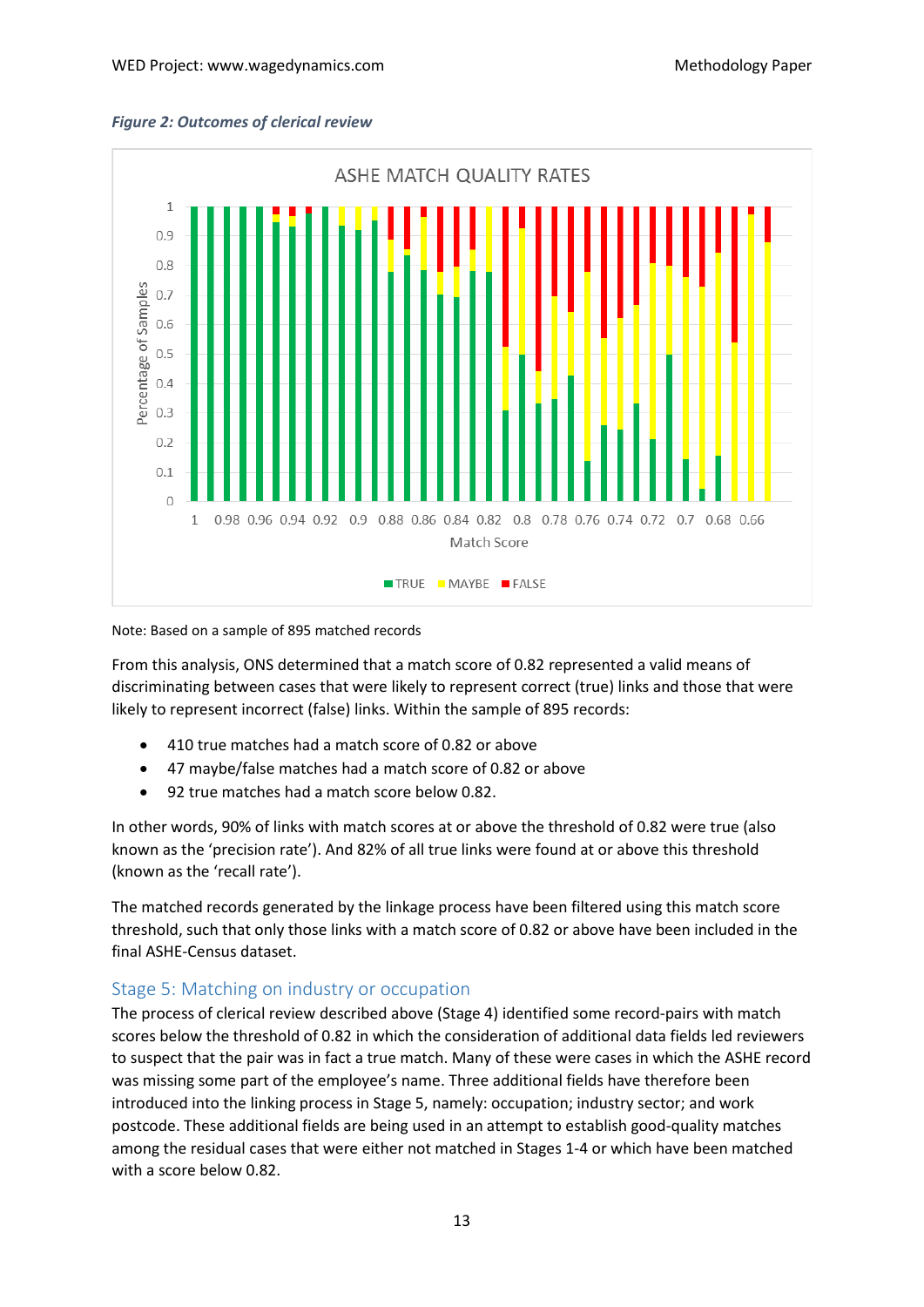*Note: Stage 5 is taking place in Phase 2 of the linking process. Any cases linked via this method will appear in Drop 2 of the ASHE-CEDW11 dataset.* 

### <span id="page-13-0"></span>6. Linkage rates

The overall linkage rate among the 163,185 jobs in ASHE 2011 held by employees resident in England and Wales is 62% [\(Table 1\)](#page-5-4). However, this linkage rate varies by employee, job and employer characteristics.

[Table 3](#page-13-1) presents the marginal effects of the probit model for ASHE 2011 in which a dummy variable (0,1) identifying Census linkage is regressed on a set of employee, job and employer characteristics. Column (1) shows the marginal effects from an unweighted model, thereby indicating the relative linkage rates for different characteristics in the raw dataset. Column (2) shows the marginal effects from the same model after applying the standard ASHE weight (CALWGHT); this model is employed in Section [7](#page-14-0) when deriving weights to address linkage biases.

Column 1 shows that linkage rates are substantially lower for older workers than for younger workers or those in middle-age. Linkage rates rise with tenure, and tends to rise with pay level, although there is some attenuation in the highest deciles. Linkage rates are fairly consistent across regions, with the exception of London, where the predicted linkage rate is around 9 percentage points lower than in most other regions; this is a common outcome in data linkage projects. The sample biases created by these differential linkage rates are addressed in Section [7.](#page-14-0)

|             |         | (2)         |         |
|-------------|---------|-------------|---------|
| Unweighted  | S.E     | Weighted    | S.E     |
| $0.053***$  | (0.003) | $0.056***$  | (0.003) |
|             |         |             |         |
| $-0.137***$ | (0.008) | $-0.133***$ | (0.008) |
| $-0.177***$ | (0.008) | $-0.174***$ | (0.008) |
| $-0.112***$ | (0.008) | $-0.111***$ | (0.008) |
| $-0.052***$ | (0.008) | $-0.052***$ | (0.008) |
| $-0.022***$ | (0.008) | $-0.023***$ | (0.008) |
| $-0.037***$ | (0.008) | $-0.038***$ | (0.008) |
| $-0.137***$ | (0.008) | $-0.139***$ | (0.008) |
| $-0.350***$ | (0.008) | $-0.353***$ | (0.008) |
| $-0.547***$ | (0.009) | $-0.549***$ | (0.009) |
| $-0.506***$ | (0.011) | $-0.508***$ | (0.011) |
|             |         |             |         |
| $0.025***$  | (0.005) | $0.025***$  | (0.005) |
| $0.055***$  | (0.004) | $0.055***$  | (0.004) |
| $0.079***$  | (0.004) | $0.080***$  | (0.004) |
| $0.097***$  | (0.005) | $0.098***$  | (0.005) |
| $0.036***$  | (0.005) | $0.036***$  | (0.006) |
| $0.055***$  | (0.007) | $0.055***$  | (0.008) |
|             |         |             |         |
| $-0.010*$   | (0.006) | $-0.009$    | (0.006) |
|             |         | (1)         |         |

<span id="page-13-1"></span>*Table 2: Marginal effects from probit model to predict Census linkage in 2011 for employees resident in England and Wales*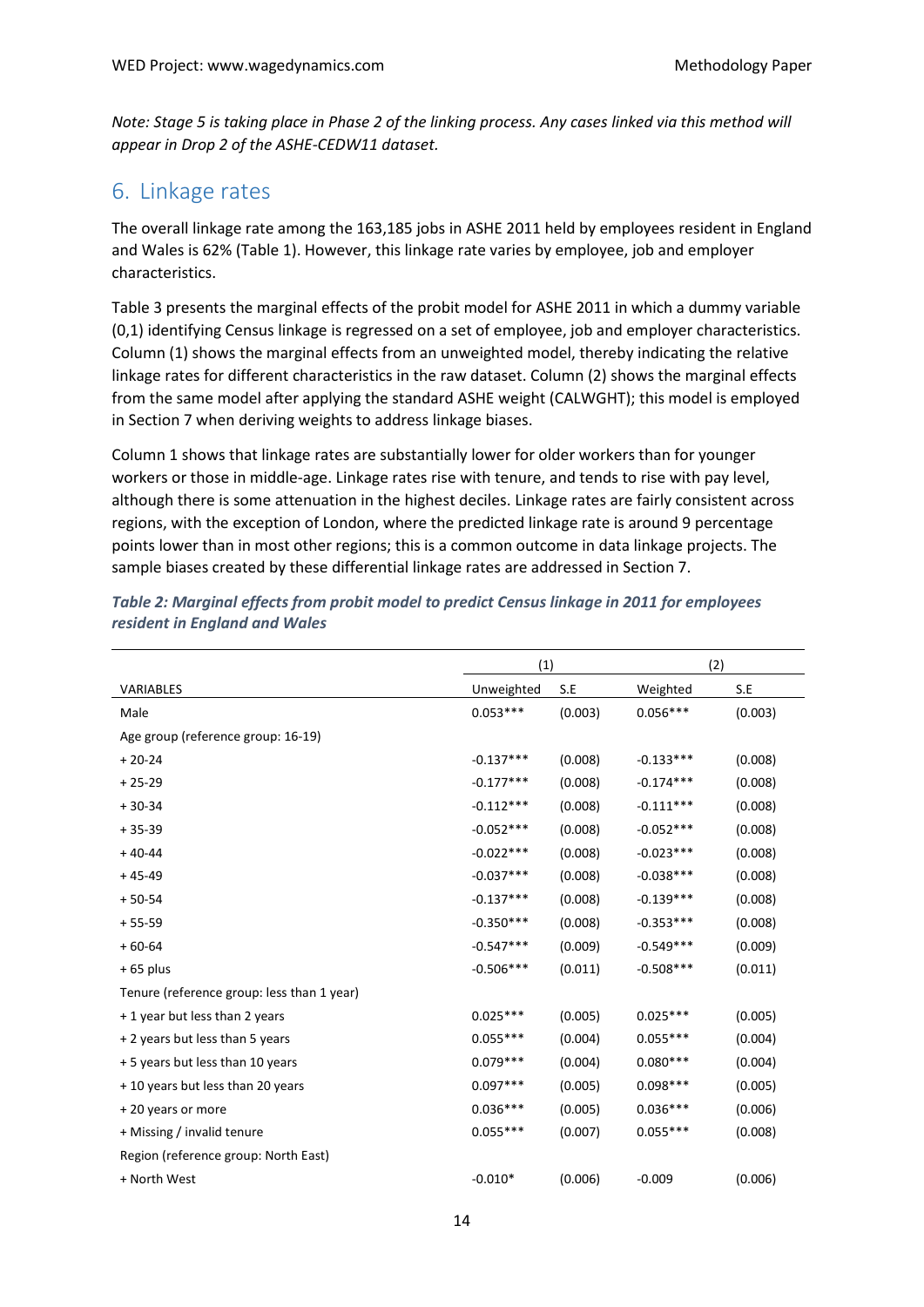| + Yorkshire                                          | $-0.009$    | (0.007) | $-0.007$    | (0.007) |
|------------------------------------------------------|-------------|---------|-------------|---------|
| + East Midlands                                      | 0.003       | (0.007) | 0.005       | (0.007) |
| + West Midlands                                      | $-0.007$    | (0.007) | $-0.006$    | (0.007) |
| + South West                                         | $-0.009$    | (0.007) | $-0.007$    | (0.007) |
| + East of England                                    | $-0.008$    | (0.006) | $-0.005$    | (0.007) |
| + London                                             | $-0.093***$ | (0.006) | $-0.090***$ | (0.006) |
| + South East                                         | $-0.016***$ | (0.006) | $-0.014***$ | (0.006) |
| + Wales                                              | $-0.007$    | (0.007) | $-0.007$    | (0.007) |
| Private sector                                       | $-0.013***$ | (0.004) | $-0.012***$ | (0.004) |
| Pay decile (reference group: 1 <sup>st</sup> decile) |             |         |             |         |
| $+2nd$ decile                                        | $0.032***$  | (0.005) | $0.029***$  | (0.005) |
| + 3rd decile                                         | $0.040***$  | (0.005) | $0.039***$  | (0.005) |
| $+4$ <sup>th</sup> decile                            | $0.042***$  | (0.005) | $0.039***$  | (0.006) |
| $+5$ <sup>th</sup> decile                            | $0.047***$  | (0.006) | $0.045***$  | (0.006) |
| $+6$ <sup>th</sup> decile                            | $0.059***$  | (0.006) | $0.056***$  | (0.006) |
| $+7$ <sup>th</sup> decile                            | $0.062***$  | (0.006) | $0.058***$  | (0.006) |
| $+8$ <sup>th</sup> decile                            | $0.065***$  | (0.006) | $0.062***$  | (0.006) |
| $+9th$ decile                                        | $0.054***$  | (0.006) | $0.052***$  | (0.007) |
| $+10th$ decile                                       | $0.033***$  | (0.007) | $0.032***$  | (0.007) |
| Basic paid hours (reference group: 1-15 hours)       |             |         |             |         |
| $+16-29$ hours                                       | $-0.012***$ | (0.004) | $-0.011**$  | (0.004) |
| +30-47 hours                                         | $-0.010***$ | (0.004) | $-0.009***$ | (0.004) |
| +48 hours or more                                    | $-0.030***$ | (0.009) | $-0.029***$ | (0.009) |
| <b>Observations</b>                                  | 163,185     |         | 163,185     |         |
| $Pseudo-R2$                                          | 0.085       |         | 0.084       |         |

Note: ASHE 2011 records for employees resident in England or Wales. Marginal effect generated from probit model. Column (1) reports an unweighted model. Column (2) reports the same model weighted by the standard ASHE weight (*weight*). Other control variables included in the models are: occupation (SOC10, 1 digit), industry (SIC07, 1 digit).

# <span id="page-14-0"></span>7. Weighting to remove linkage biases

The effect of the differential linkage rates shown in Section [6](#page-13-0) is to skew the profile of the ASHE-Census sample away from the profile of the full ASHE sample to some extent. This is shown in [Table](#page-15-0)  [3,](#page-15-0) where column (1) shows the profile of the full ASHE sample in 2011, column (2) shows the profile of the linked ASHE-Census sample in 2011. Column (3) presents the square of the absolute difference between columns (1) and (2) across the categories of each variable as a measure of the bias in the profile of the ASHE-Census sample on each specific characteristic – termed the "squared error". The mean squared error (MSE) is then computed across the categories of each variable as a summary measure of the extent to which the profile of the ASHE-Census sample is biased across that variable as a whole. Larger values of MSE indicate a larger variation between the profile of the full ASHE sample and the ASHE-Census linked sample; in other words, a larger degree of sample bias. It is apparent that the degree of bias is relatively modest for most characteristics, but greatest in respect of employee gender and employee age.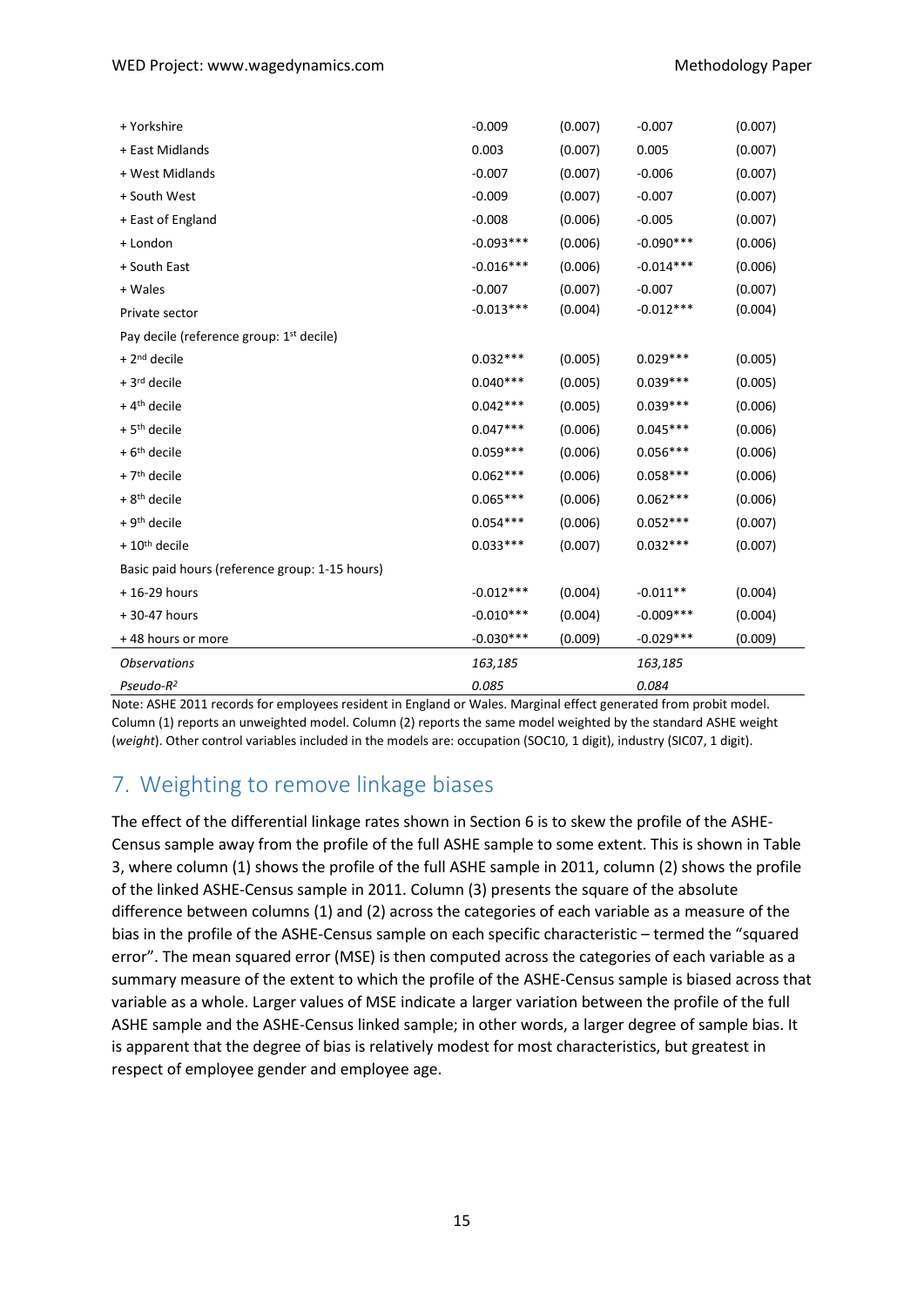|                                       | (1)             | (2)                | (3)            | (4)              | (5)            |
|---------------------------------------|-----------------|--------------------|----------------|------------------|----------------|
|                                       | <b>ASHE</b>     | <b>ASHE-Census</b> | <b>Squared</b> | ASHE-            | <b>Squared</b> |
|                                       | sample          | sample             | error          | <b>Census</b>    | error          |
|                                       |                 |                    | $(1-2)^2$      | sample           | $(1-4)^2$      |
|                                       | <b>Standard</b> | <b>Standard</b>    |                | ASHE-            |                |
|                                       | weight          | weight             |                | Census<br>weight |                |
|                                       | Col %           | Col %              |                | Col %            |                |
| Gender                                |                 |                    |                |                  |                |
| + Female                              | 49.32           | 47.46              | 3.46           | 49.45            | 0.02           |
| + Male                                | 50.68           | 52.54              | 3.46           | 50.55            | 0.02           |
| Mean squared error (MSE)              |                 |                    | 3.46           |                  | 0.02           |
| Age group                             |                 |                    |                |                  |                |
| $+16-19$                              | 3.61            | 4.06               | 0.20           | 3.72             | 0.01           |
| $+20-24$                              | 9.13            | 8.72               | 0.17           | 9.29             | 0.03           |
| $+25-29$                              | 11.35           | 10.50              | 0.72           | 11.52            | 0.03           |
| $+30-34$                              | 11.46           | 12.17              | 0.50           | 11.70            | 0.06           |
| $+35-39$                              | 11.52           | 13.48              | 3.84           | 11.79            | 0.07           |
| $+40-44$                              | 13.00           | 15.83              | 8.01           | 13.36            | 0.13           |
| $+45-49$                              | 13.25           | 15.82              | 6.60           | 13.61            | 0.13           |
| $+50-54$                              | 10.99           | 11.36              | 0.14           | 11.34            | 0.12           |
| $+55-59$                              | 8.46            | 5.50               | 8.76           | 8.64             | 0.03           |
| $+60-64$                              | 5.27            | 1.80               | 12.04          | 3.52             | 3.06           |
| $+65$ plus                            | 1.96            | 0.76               | 1.44           | 1.50             | 0.21           |
| Mean squared error (MSE)              |                 |                    | 3.86           |                  | 0.35           |
| <b>Tenure</b>                         |                 |                    |                |                  |                |
| + less than 1 year                    | 13.84           | 12.85              | 0.98           | 13.97            | 0.02           |
| + 1 year but less than 2 years        | 11.10           | 10.73              | 0.14           | 11.24            | 0.02           |
| + 2 years but less than 5 years       | 24.93           | 25.28              | 0.12           | 25.26            | 0.11           |
| + 5 years but less than 10 years      | 21.75           | 22.85              | 1.21           | 21.82            | 0.00           |
| + 10 years but less than 20 years     | 16.05           | 17.00              | 0.90           | 15.86            | 0.04           |
| +20 years or more                     | 9.22            | 8.31               | 0.83           | 8.73             | 0.24           |
| + Missing/invalid tenure              | 3.10            | 2.98               | 0.01           | 3.11             | 0.00           |
| Mean squared error (MSE)              |                 |                    | 0.60           |                  | 0.06           |
| Pay decile                            |                 |                    |                |                  |                |
| $+1$ <sup>st</sup> decile             | 9.84            | 8.86               | 0.96           | 9.82             | 0.00           |
| +2 <sup>nd</sup> decile               | 9.12            | 8.52               | 0.36           | 9.16             | 0.00           |
| + 3rd decile                          | 9.28            | 8.88               | 0.16           | 9.37             | 0.01           |
| $+4$ <sup>th</sup> decile             | 9.31            | 9.06               | 0.06           | 9.33             | 0.00           |
| + 5 <sup>th</sup> decile              | 9.37            | 9.30               | 0.00           | 9.36             | 0.00           |
| $+6$ <sup>th</sup> decile             | 9.69            | 9.90               | 0.04           | 9.73             | 0.00           |
| + 7 <sup>th</sup> decile              | 10.11           | 10.54              | 0.18           | 10.14            | 0.00           |
| $+8$ <sup>th</sup> decile             | 10.64           | 11.30              | 0.44           | 10.67            | 0.00           |
| $+9th$ decile                         | 10.94           | 11.60              | 0.44           | 10.91            | 0.00           |
| $+10$ <sup>th</sup> decile            | 11.70           | 12.04              | 0.12           | 11.53            | 0.03           |
| Mean squared error (MSE)              |                 |                    | 0.28           |                  | 0.00           |
| Private/ Public                       |                 |                    |                |                  |                |
| + Public<br>+ Private                 | 27.13<br>72.87  | 27.85<br>72.15     | 0.52<br>0.52   | 27.05<br>72.95   | 0.01<br>0.01   |
| <b>TOTAL Mean squared error (MSE)</b> |                 |                    | 0.52           |                  | 0.01           |
| <b>Basic hours worked</b>             |                 |                    |                |                  |                |
| $+0-15$ hours                         | 12.93           | 11.95              | 0.96           | 12.79            | 0.02           |
| +16-29 hours                          | 17.13           | 16.25              | 0.77           | 16.94            | 0.04           |
| +30-47 hours                          | 68.03           | 70.03              | 4.00           | 68.33            | 0.09           |
| +48 hours or more                     | 1.91            | 1.77               | 0.02           | 1.94             | 0.00           |
| Mean squared error (MSE)              |                 |                    | 1.44           |                  | 0.04           |

#### <span id="page-15-0"></span>*Table 3: Profile of full ASHE sample compared with ASHE-Census linked sample in 2011 for employees resident in England and Wales*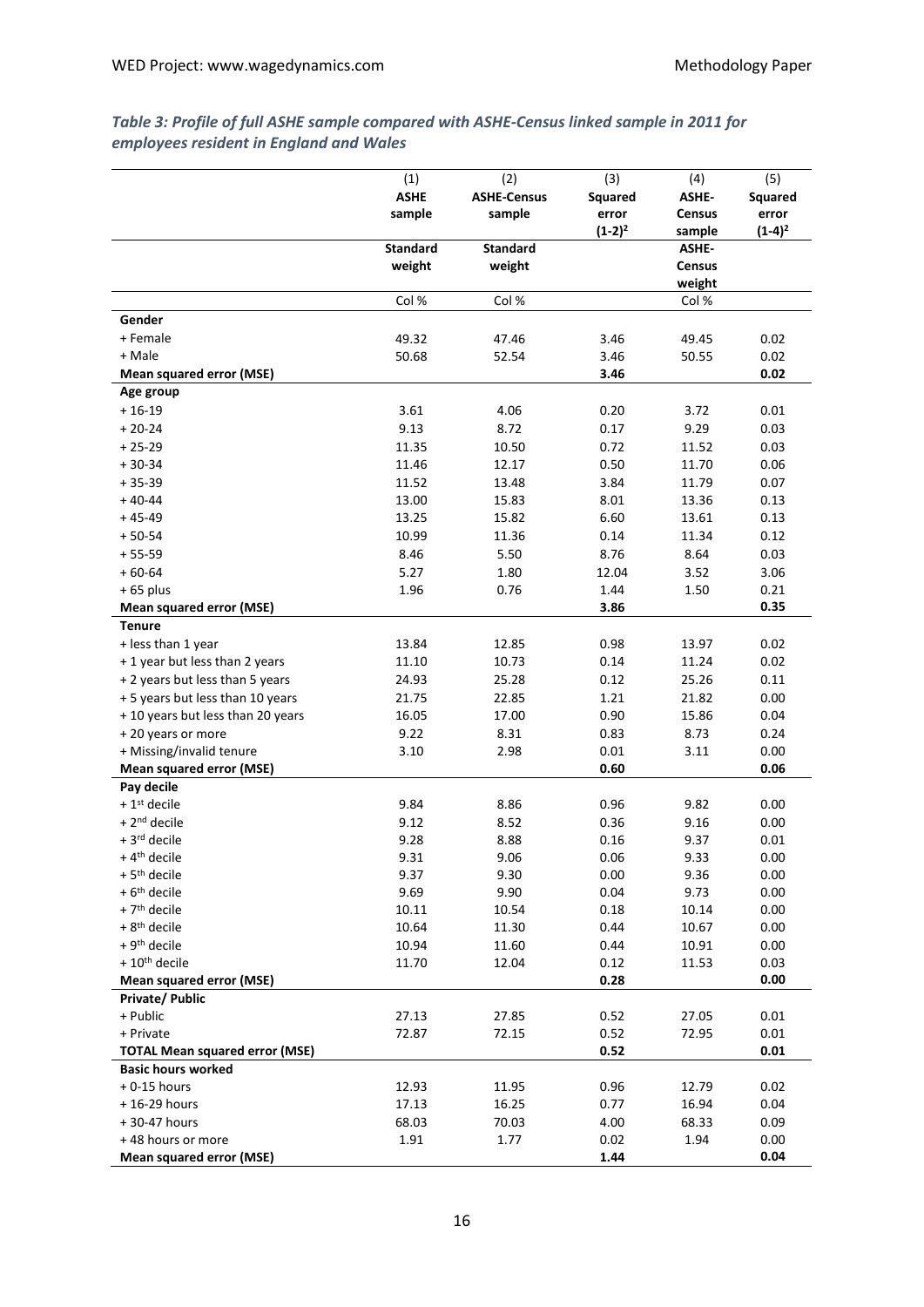| Occupation                                |         |         |          |         |      |
|-------------------------------------------|---------|---------|----------|---------|------|
| + Managers, directors and senior official | 9.27    | 9.72    | 0.20     | 9.28    | 0.00 |
| + Science, research, engineering and      |         |         |          |         |      |
| technology professionals                  | 19.98   | 20.61   | 0.40     | 19.71   | 0.07 |
| + Associate professional and technical    |         |         |          |         |      |
| occupations                               | 13.60   | 14.28   | 0.46     | 13.68   | 0.01 |
| + Administrative and secretarial          |         |         |          |         |      |
| occupations                               | 12.42   | 12.45   | 0.00     | 12.50   | 0.01 |
| + Skilled trades occupations              | 7.97    | 8.06    | 0.01     | 7.84    | 0.02 |
| + Caring, leisure and other service       |         |         |          |         |      |
| occupations                               | 9.55    | 9.15    | 0.16     | 9.64    | 0.01 |
| + Sales and customer service occupations  | 9.01    | 9.01    | 0.00     | 9.16    | 0.02 |
| + Process, plant and machine operatives   | 6.00    | 5.69    | 0.10     | 5.96    | 0.00 |
| + Elementary occupations                  | 12.20   | 11.04   | 1.35     | 12.23   | 0.00 |
| Mean squared error (MSE)                  |         |         | 0.30     |         | 0.02 |
| Industry                                  |         |         |          |         |      |
| + Agriculture, Mining, Manufacturing,     |         |         |          |         |      |
| Electricity, Water                        | 11.56   | 12.1    | 0.29     | 11.45   | 0.01 |
| + Construction                            | 3.57    | 3.49    | 0.01     | 3.56    | 0.00 |
| + Wholesale, retail, repair of vehicles   | 15.76   | 16.12   | 0.13     | 15.94   | 0.03 |
| + Transport, and storage                  | 4.37    | 4.49    | 0.01     | 4.39    | 0.00 |
| + Accommodation, and food service         | 5.02    | 4.30    | 0.52     | 5.03    | 0.00 |
| + Information, and communication          | 3.86    | 4.05    | 0.04     | 3.86    | 0.00 |
| + Financial and insurance activities      | 4.45    | 4.65    | 0.04     | 4.51    | 0.00 |
| + Real estate activities                  | 1.23    | 1.23    | 0.00     | 1.23    | 0.00 |
| + Professional, scientific, and technical |         |         |          |         |      |
| activities                                | 5.69    | 5.76    | 0.00     | 5.72    | 0.00 |
| + Admin and support services              | 5.90    | 5.31    | 0.35     | 5.89    | 0.00 |
| + Public admin and defence                | 5.25    | 5.44    | 0.04     | 5.26    | 0.00 |
| + Education                               | 15.94   | 16.01   | 0.00     | 15.75   | 0.04 |
| + Health, and social work                 | 13.63   | 13.42   | 0.04     | 13.64   | 0.00 |
| + Art, entertainment, and creation        | 1.76    | 1.78    | 0.00     | 1.79    | 0.00 |
| + Other service activities/ missing       | 2.01    | 1.87    | 0.02     | 1.98    | 0.00 |
| Mean squared error (MSE)                  |         |         | 0.10     |         | 0.01 |
| <b>Region</b>                             |         |         |          |         |      |
| + North East                              | 4.62    | 4.77    | 0.02     | 4.62    | 0.00 |
| + North West                              | 12.32   | 12.51   | 0.04     | 12.35   | 0.00 |
| + Yorkshire                               | 9.47    | 9.66    | 0.04     | 9.48    | 0.00 |
| + East Midlands                           | 8.16    | 8.46    | 0.09     | 8.17    | 0.00 |
| + West Midlands                           | 9.83    | 10.04   | 0.04     | 9.84    | 0.00 |
| + South West                              | 9.87    | 9.92    | 0.00     | 9.85    | 0.00 |
| + East of London                          | 10.91   | 11.12   | 0.04     | 10.94   | 0.00 |
| + London                                  | 13.53   | 12.04   | 2.22     | 13.51   | 0.00 |
| + South East                              | 16.04   | 16.11   | 0.00     | 16.00   | 0.00 |
| + Wales                                   | 5.27    | 5.38    | $0.01\,$ | 5.24    | 0.00 |
| Mean squared error (MSE)                  |         |         | 0.25     |         | 0.00 |
| <b>Observations</b>                       | 163,185 | 100,698 |          | 100,698 |      |

Note: ASHE 2011 records for employees resident in England or Wales. The squared error is the square of the absolute difference between the full ASHE sample and the ASHE-Census sample. The standard ASHE weight (weight) is used in both column (1) and column (2).

To address the sample biases that occur as a result of the linkage process, we construct a weight which adjust the profile of the linked ASHE-Census to (approximately) match the profile of the full ASHE sample. The weight can be applied when producing estimates from the ASHE-Census sample to make those estimates representative of all jobs held by employees resident in England and Wales in the sampled year.

First, we use the probit model shown in column (2) o[f Table 2](#page-13-1) to derive the predicted probability for jobs in ASHE being linked with the 2011 Census: *p(linked)*. We then create the ASHE-Census weight (ACEW11\_WT) as: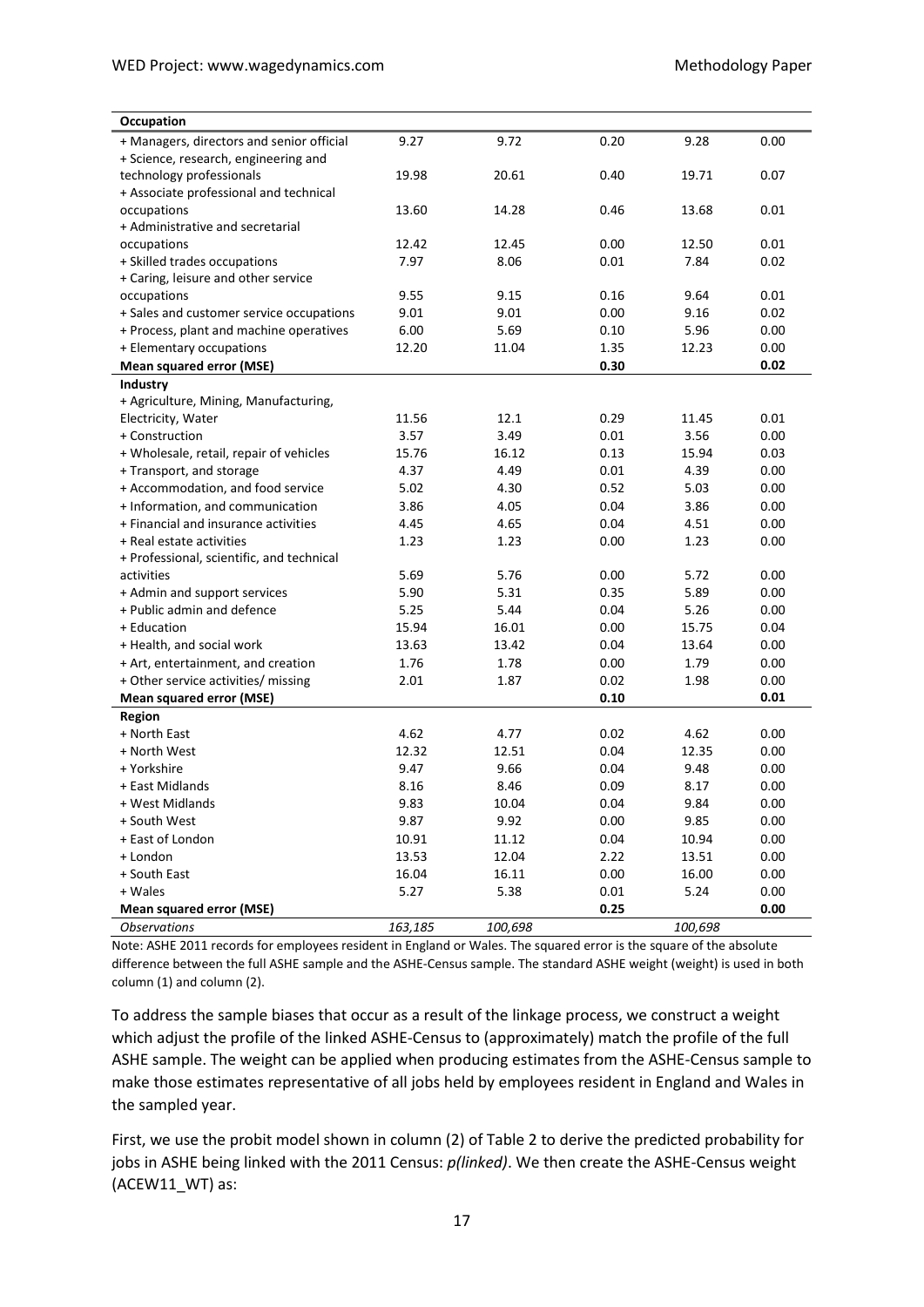$$
acew11\_wt = weight * \frac{1}{p(lineed)}
$$

This new weight is trimmed in order to remove the influence of outliers, following the approach recommended in Valliant and Dever (2018: 157), that is capping the maximum and minimum weight values as equal to the median value of the weight, plus or minus three times the value of the interquartile range. The final weight is scaled to have the same total as the original ASHE weight.

Columns (4) and (5) of [Table 3](#page-15-0) show the performance of ACEW11\_WT in correcting the profile of the ASHE-Census sample. The most substantial biases are reduced and the mean squared error is no more than 0.35 for any characteristic shown in the table. The Kish design effect of the new weight is also close to that of the original ASHE weight (1.09 compared with 1.04). The new weight therefore performs well in terms of reducing bias without the penalty of larger standard errors.

#### Weighting for linkage bias in other years

As noted earlier, the linked Census data is spread out across the different years of the ASHE dataset via the unique employee identifier (PIDEN). An employee who appears in 2007, 2011 and 2015 (for example) will then have the same Census data appended to their job records in each year. The share of records with linked Census data declines as one moves further away from 2011 (see [Figure 3\)](#page-18-0) and the linkage bias may not be identical in each year, so we have derived ACEW11\_WT separately for each year of the ASHE panel. The approach is identical to that described above, except that the coefficients of the probit model used to generate *p(linked)* are allowed to vary by year, and the trimming is also carried out within-year. This approach is flexible in allowing the nature of the linkage bias to differ across years, although it assumes that the dimensions across the bias differs are the same.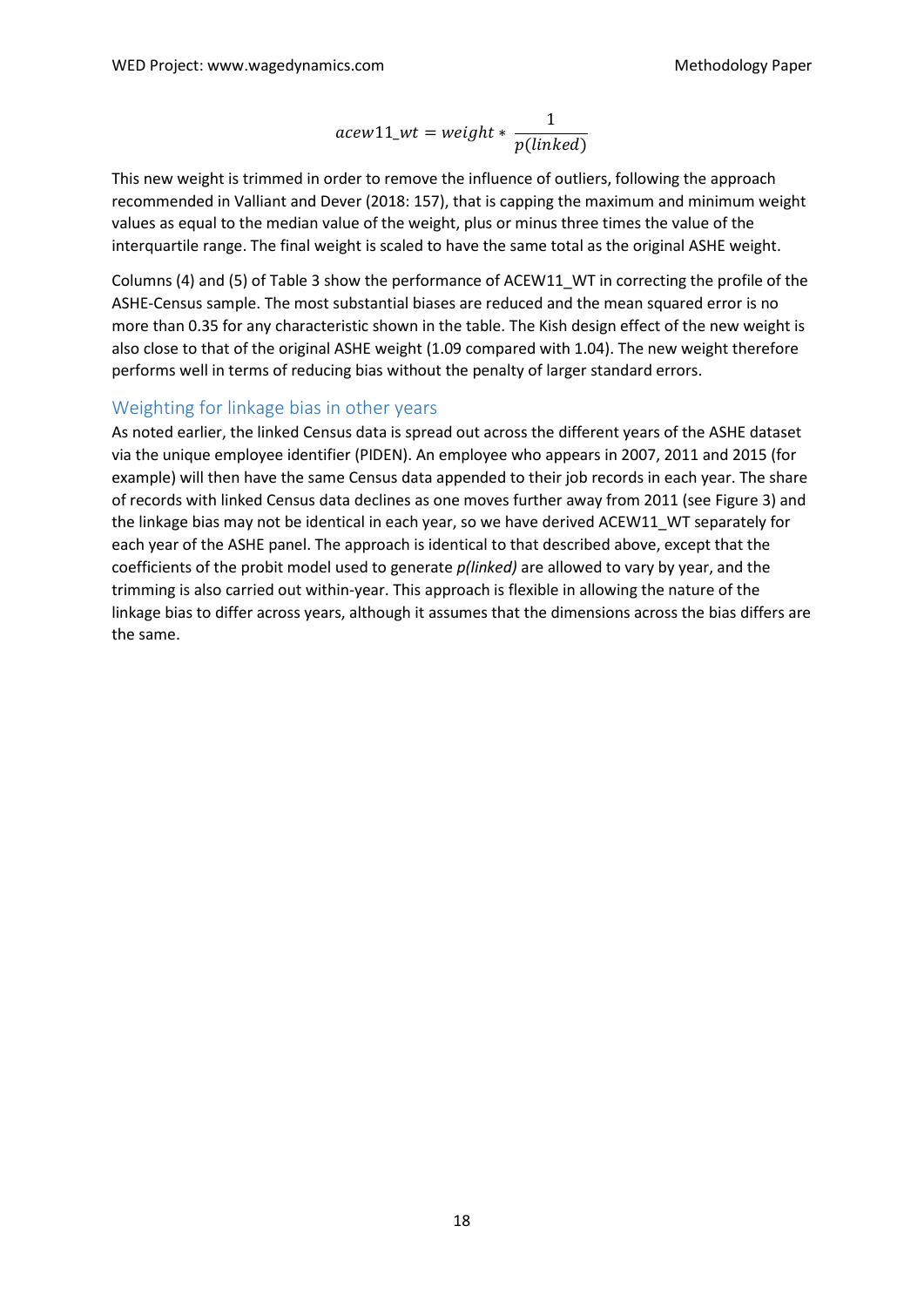

<span id="page-18-0"></span>*Figure 3: Share of ASHE records linked to CEW11, by year, for employees resident in England and Wales*

# <span id="page-18-1"></span>8. Linkage quality

In this section, we provide an overview of linkage quality in the linked ASHE-Census dataset. We begin by looking at the distribution of match scores. Then we examine the degree of correspondence on variables that ASHE and Census have in common.

[Table 4](#page-18-2) shows the distribution of match scores for all linked records in 2011. Around 80% of linked cases have a match score of 1.0. Almost all of these records were linked via Match Key 1. Around 90% of linked cases have a match score of at least 0.90.

| Match score   | Per cent (%) |
|---------------|--------------|
| 1.0           | 78.8         |
| $0.95 - 0.99$ | 3.9          |
| $0.90 - 0.94$ | 7.8          |
| $0.85 - 0.89$ | 6.5          |
| $0.82 - 0.84$ | 3.1          |
| Αll           | 100.0        |

<span id="page-18-2"></span>*Table 4: Distribution of match scores for linked cases, 2011*

Note: ASHE-Census linked records for employees resident in England and Wales

[Table 5](#page-19-1) reports on the degree of correspondence between ASHE and Census on variables that are common to both datasets. The degree of correspondence is necessarily high for the core matching variables (gender, age, home region). However, some discrepancies are apparent; this may arise when the case has been linked by virtue of the strength of the match on other data items. In cases where the two datasets do not agree on a particular item, either dataset could be in error; there is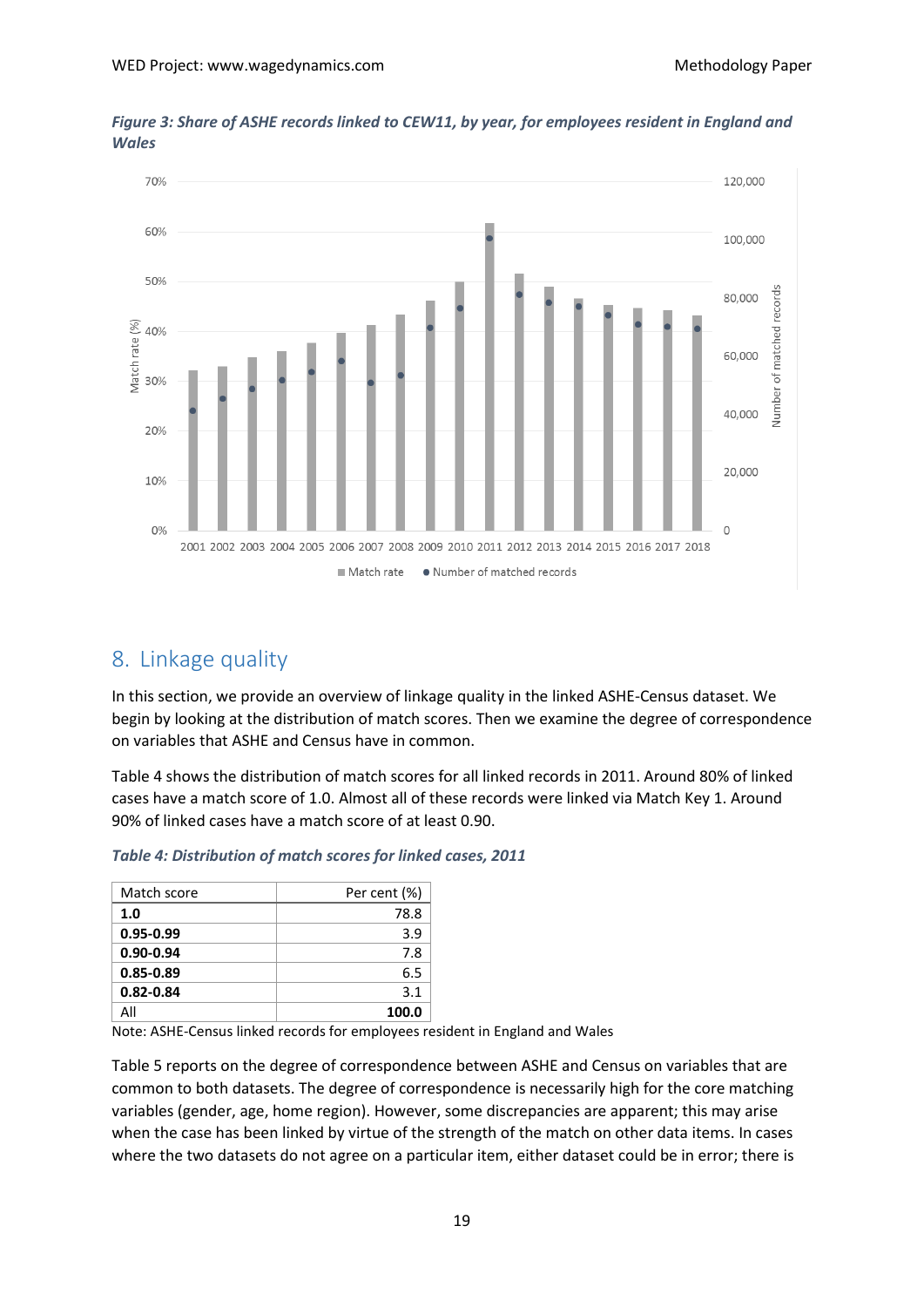no *a priori* reason to prefer one source over the other and analysts may wish to check whether their results are sensitive to the choice of source dataset for such items.

<span id="page-19-1"></span>*Table 5: Degree of correspondence between ASHE and Census*

| Variable                              | Consistency |
|---------------------------------------|-------------|
| <b>Gender: Male/Female</b>            | 99.69%      |
| Age: Years                            | 94.19%      |
| Home region: Government Office Region | 99.32%      |
| Occupation: SOC(2010) Major Group)    | 67.88%      |
| Industry: SIC(2007) Section           | 73.22%      |
|                                       |             |

Note: ASHE-Census linked records for employees resident in England and Wales

# <span id="page-19-0"></span>9. Features of the ASHE-Census dataset

The ASHE-Census dataset contains four sets of variables:

*ASHE variables:* The dataset contains all ASHE variables from the WED version of the ASHE microdata made available in the SRS, with one exception: the ASHE-Census dataset contains none of the ASHE variables relating to residential geography below the level of Local Authority District (LAD: ASHE variable HLA). The removal of ASHE residential geography below LAD-level from the published ASHE-CEW11 dataset was a condition of the data owners of CEW11 in order for matching to go ahead, and was intended to maintain the confidentiality of Census respondents. However, workplace geography is available at Output Area level, and Census variables down to Output Area level are present for linked cases. Naming conventions for ASHE variables follow the WED version of the ASHE data. Variables and values are labelled.

*Census variables:* The dataset contains 317 variables taken from the CEW11 individual-level data file held in the Secure Research Service. All CEW11 variables on the ASHE-Census dataset have the name suffix " census". Variables are labelled but values remain unlabelled; code frames are provided in the SRS Core Documentation Library for Census 2011. At the time of writing (April 2022), the WED Team are seeking to add further variables to describe the economic activity of other members of the employee's family or household; this is work in progress.

*Linkage variables:* The Drop 1 dataset contains 12 variables that document aspects of the linkage process (se[e Table 3\)](#page-19-2). All have the name suffix "\_link"; variables and values are labelled. These variables are provided so that researchers can examine the sensitivity of their results to the inclusion or exclusion of cases with differing levels of match quality (e.g. selecting only those cases with a match score of 1.0).

| Variable name         | Type           | <b>Description</b>                            |
|-----------------------|----------------|-----------------------------------------------|
| matchkey link         | Numeric        | The number of the match key used to link the  |
|                       |                | case                                          |
| desc link             | <b>String</b>  | Description of the match key used to link the |
|                       |                | case                                          |
| score link            | <b>Numeric</b> | Overall match score                           |
| forename i score link | <b>Numeric</b> | Component score for FORENAME I                |
| surname_score_link    | <b>Numeric</b> | Component score for SURNAME                   |

<span id="page-19-2"></span>

| Table 6: Linkage variables included on the dataset |  |  |  |  |
|----------------------------------------------------|--|--|--|--|
|----------------------------------------------------|--|--|--|--|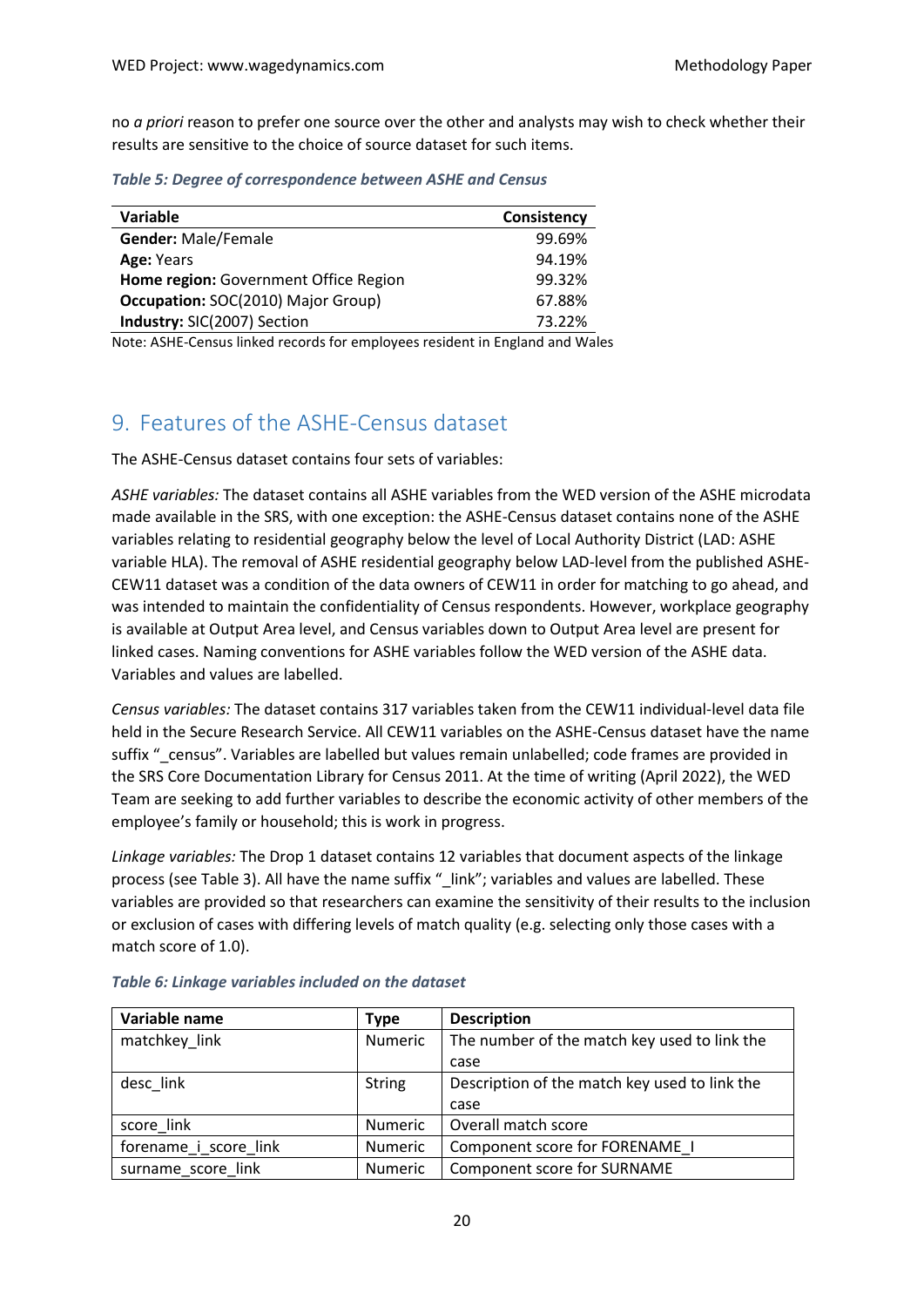| sex score link               | Numeric | Component score for SEX               |
|------------------------------|---------|---------------------------------------|
| dob 4 score link             | Numeric | Component score for DOB 4             |
| dob 6 score link             | Numeric | Component score for DOB 6             |
| dob_end_score_link           | Numeric | Component score for DOB END           |
| home_postcode_2_score_link   | Numeric | Component score for HOME POSTCODE 2   |
| home postcode 4 score link   | Numeric | Component score for HOME POSTCODE 4   |
| home postcode end score link | Numeric | Component score for HOME POSTCODE END |

*Weighting variables:* The weight variable described in Section [7](#page-14-0) is named ACEW11\_WT. This weight variable is observed for all cases belonging to employees resident in England and Wales (1<=HGOR<=10) and has been derived in each year of the data from 2001 to 2018. The weight seeks to ensures that estimates based on those ASHE job records that could be linked to CEW11 are representative of all jobs held by employees resident in England and Wales.

# 10. Illustrative analyses

This section provides a brief illustration of the analytical capabilities of the ASHE-Census linked dataset.

[Table 7](#page-21-0) presents mean gross hourly wages across a range of selected employee characteristics in 2011 for employees resident in England and Wales. All estimates are produced from the ASHE-Census linked dataset using the ASHE-Census weight described in Section [7.](#page-14-0) Whilst gender is observed in the standard ASHE dataset, the remaining characteristics are observed from the Census. The table shows clear heterogeneity in mean gross hourly wages by ethnicity, with employees in the Indian and Chinese ethnic groups earning more than those in the White ethnic group, whilst employees in other non-White groups earn considerably less. The table also shows a clear wage premium for those with a degree-level qualification, and wage penalties for those with a disability and those born outside the UK.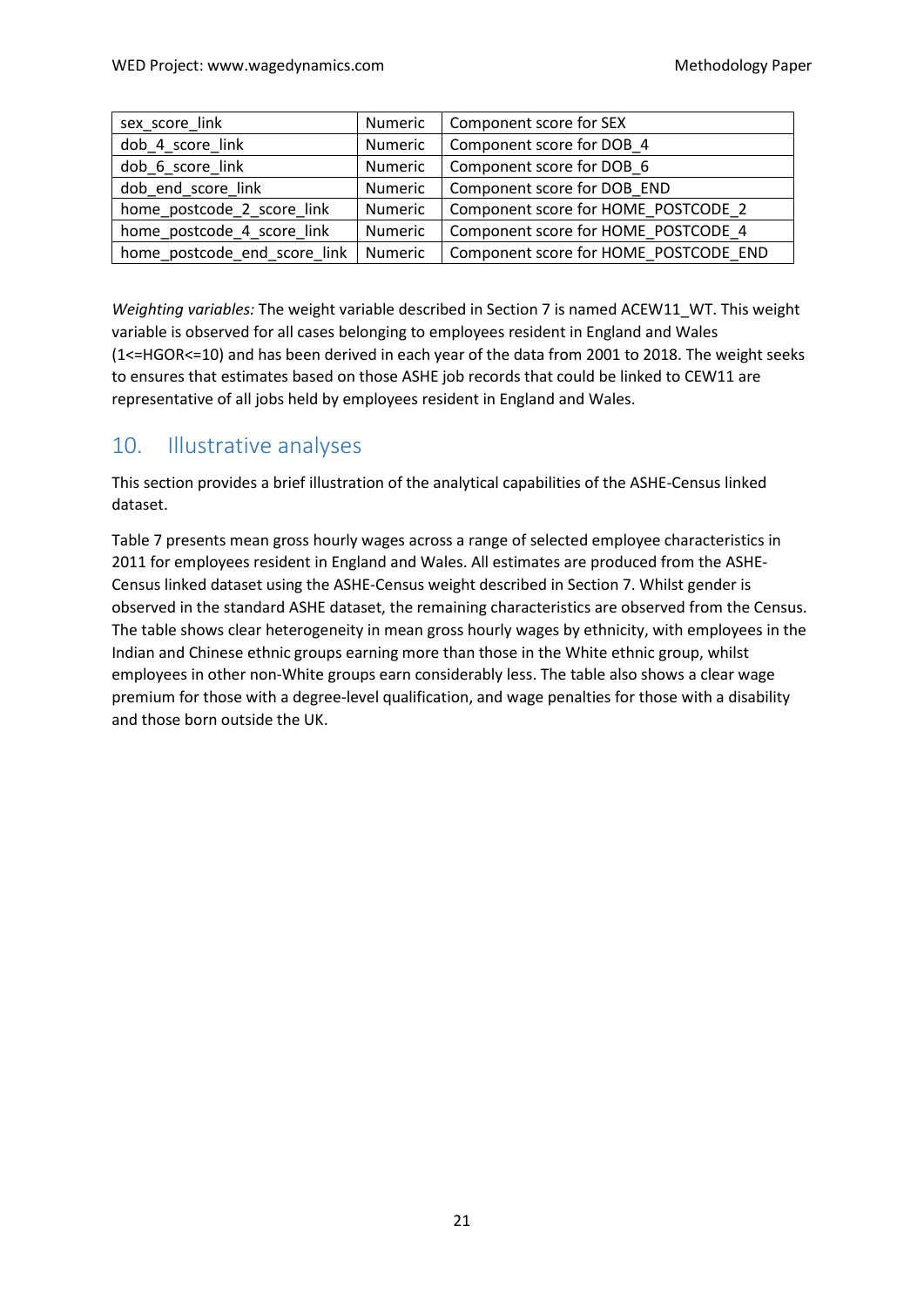|                    | <b>Observations</b> | Mean (£/hour) | Median (£/hour) |
|--------------------|---------------------|---------------|-----------------|
| Gender             |                     |               |                 |
| + Female           | 50,799              | 12.10         | 9.55            |
| + Male             | 49,899              | 16.11         | 12.46           |
| <b>Ethnicity</b>   |                     |               |                 |
| + White            | 89,955              | 14.18         | 10.92           |
| + Indian           | 2,745               | 16.07         | 12.15           |
| + Pakistani        | 1,047               | 12.88         | 9.80            |
| + Bangladeshi      | 367                 | 11.49         | 9.01            |
| + Chinese          | 431                 | 16.78         | 14.23           |
| + Black African    | 1,260               | 12.34         | 10.00           |
| + Black Caribbean  | 1,172               | 13.34         | 11.50           |
| <b>Education</b>   |                     |               |                 |
| + No qual.         | 7,483               | 8.98          | 7.74            |
| + GCSEs            | 33,401              | 10.58         | 8.87            |
| + Apprenticeship   | 2,871               | 12.17         | 10.88           |
| + A-level          | 15,825              | 11.73         | 9.81            |
| + Degree           | 36,747              | 19.71         | 16.68           |
| + Other/Vocational | 3,868               | 10.66         | 8.64            |
| <b>Disability</b>  |                     |               |                 |
| + Non-disable      | 95,410              | 14.25         | 11.00           |
| + Disabled         | 4,809               | 12.53         | 9.84            |
| Non-UK born        |                     |               |                 |
| + UK born          | 98,010              | 14.21         | 11.00           |
| + non-UK born      | 2,209               | 12.48         | 8.10            |

<span id="page-21-0"></span>*Table 7: Average gross hourly wages across selected employee characteristics in 2011 for employees resident in England and Wales*

Note: ASHE-Census linked records for employees resident in England and Wales. Mean and median are weighted estimates generated with the ASHE-Census weight.

[Table 8](#page-22-0) goes on to present the results of ordinary least squares (OLS) regressions of log gross hourly wages in 2011 for employees resident in England and Wales. Column 1 presents the wage result in the full ASHE sample with the standard ASHE weight (CALWGHT), and Column 2 shows the result controlling for ASHE variables only for the ASHE-Census sample with the adjusted weight (ACEW11\_WT). Census variables are added in Column 3 with the same weight.

The coefficients from the models presented in Columns 1 and 2 are broadly consistent, indicating that the ASHE-Census sample is relatively unbiased when compared with the full ASHE sample, after applying relevant weights. The largest discrepancies occur in respect of the wage premium for being male, and the wage premium associated with living in London, both of which are estimated to be 0.9 log points higher in the ASHE-Census sample.

Column 3 of the table adds further control variables taken from the Census. These comprise person characteristics (ethnicity, education, disability, non-UK born, English language, health status), and family characteristics (couple family, carer duty, number of children, age of the youngest child). The R-squared for the regression increases from 0.578 to 0.611 with the addition of these control variables. Coefficients are shown for ethnicity, education and disability status, all of which show the expected signs. The effects on ASHE variables include small reductions in the variation of wages with age, in the male wage premium and in the premium associated with living in London.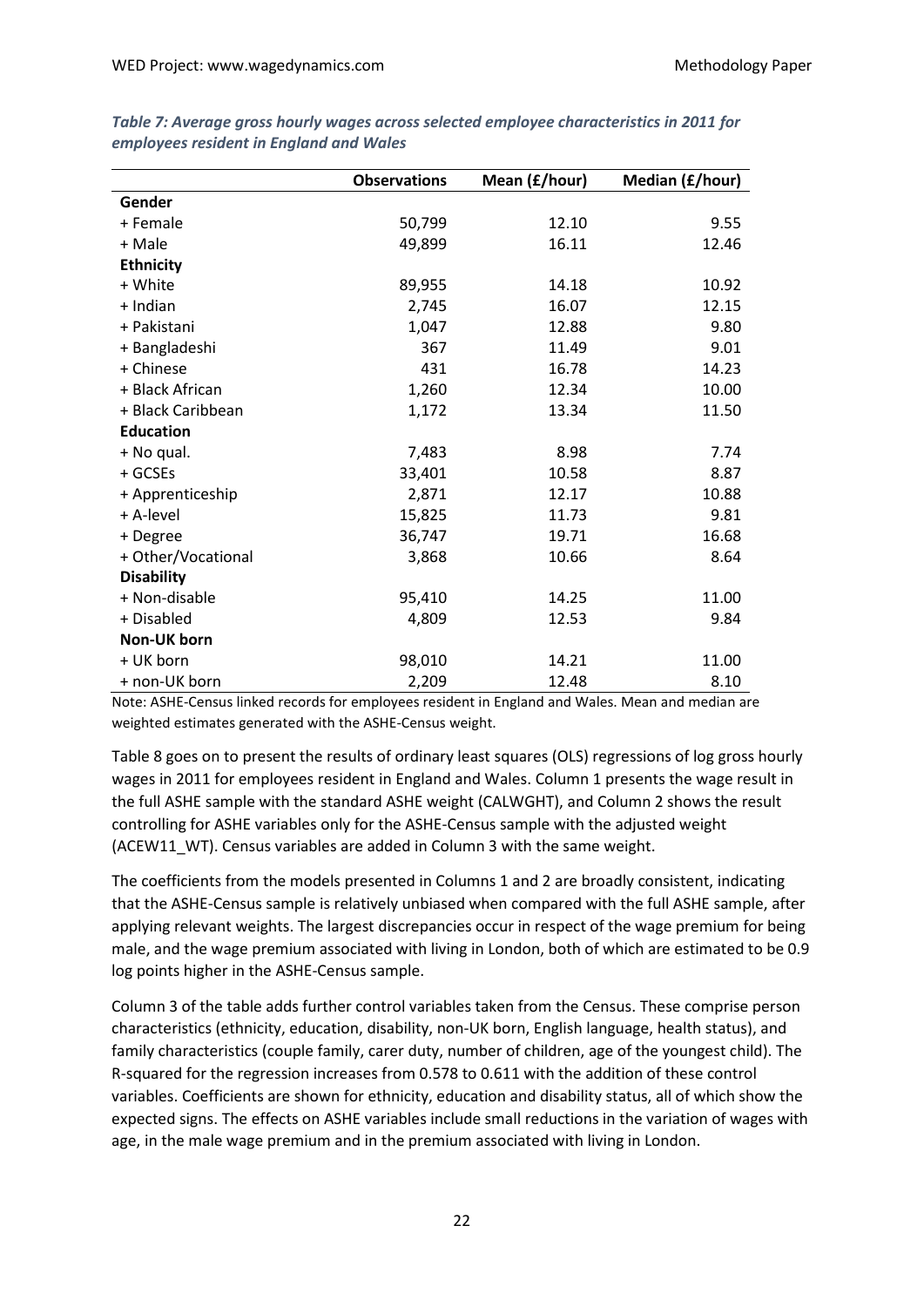|                   | (1)              | (2)                | (3)                |
|-------------------|------------------|--------------------|--------------------|
|                   | <b>Full ASHE</b> | <b>ASHE-Census</b> | <b>ASHE-Census</b> |
| VARIABLES         | sample           | sample             | sample             |
| Age               | $0.038***$       | $0.042***$         | $0.037***$         |
|                   | (0.001)          | (0.001)            | (0.001)            |
| Age square (/100) | $-0.041***$      | $-0.046***$        | $-0.038***$        |
|                   | (0.001)          | (0.001)            | (0.001)            |
| Male              | $0.120***$       | $0.129***$         | $0.121***$         |
|                   | (0.002)          | (0.003)            | (0.003)            |
| Tenure            | $0.014***$       | $0.014***$         | $0.014***$         |
|                   | (0.000)          | (0.001)            | (0.001)            |
| Tenure square     | $-0.024***$      | $-0.026***$        | $-0.025***$        |
|                   | (0.001)          | (0.002)            | (0.002)            |
| Part-time         | $-0.061***$      | $-0.060***$        | $-0.066***$        |
|                   | (0.002)          | (0.003)            | (0.003)            |
|                   | $-0.069***$      | $-0.066***$        | $-0.061***$        |
| Private           |                  |                    |                    |
|                   | (0.003)          | (0.004)            | (0.004)            |
| Home Region       |                  |                    |                    |
| + North West      | $0.024***$       | $0.027***$         | $0.029***$         |
|                   | (0.005)          | (0.006)            | (0.006)            |
| + Yorkshire       | 0.007            | 0.006              | $0.012*$           |
|                   | (0.005)          | (0.006)            | (0.006)            |
| + East Midlands   | $0.030***$       | $0.028***$         | $0.029***$         |
|                   | (0.005)          | (0.007)            | (0.007)            |
| + West Midlands   | $0.018***$       | $0.014**$          | $0.017***$         |
|                   | (0.005)          | (0.006)            | (0.006)            |
| + South West      | $0.035***$       | $0.032***$         | $0.027***$         |
|                   | (0.005)          | (0.006)            | (0.006)            |
| + East of London  | $0.088***$       | $0.090***$         | $0.096***$         |
|                   | (0.005)          | (0.006)            | (0.006)            |
| + London          | $0.210***$       | $0.219***$         | $0.240***$         |
|                   | (0.005)          | (0.006)            | (0.007)            |
| + South East      | $0.119***$       | $0.121***$         | $0.122***$         |
|                   | (0.005)          | (0.006)            | (0.006)            |
| + Wales           | $-0.007$         | $-0.007$           | $-0.010$           |
|                   | (0.006)          | (0.007)            | (0.007)            |
| Ethnicity         |                  |                    |                    |
| + Indian          |                  |                    | $-0.036***$        |
|                   |                  |                    | (0.009)            |
| + Pakistani       |                  |                    | $-0.045***$        |
|                   |                  |                    | (0.013)            |
| + Bangladeshi     |                  |                    | $-0.102***$        |
|                   |                  |                    | (0.021)            |
| + Chinese         |                  |                    | 0.009              |
|                   |                  |                    | (0.020)            |
| + Black African   |                  |                    | $-0.134***$        |
|                   |                  |                    | (0.011)            |
| + Black Caribbean |                  |                    | $-0.079***$        |
|                   |                  |                    |                    |
|                   |                  |                    | (0.010)            |
| Education         |                  |                    |                    |

#### <span id="page-22-0"></span>*Table 8: Ordinary Least Squares (OLS) regression of log gross hourly wages in 2011 for employees resident in England and Wales*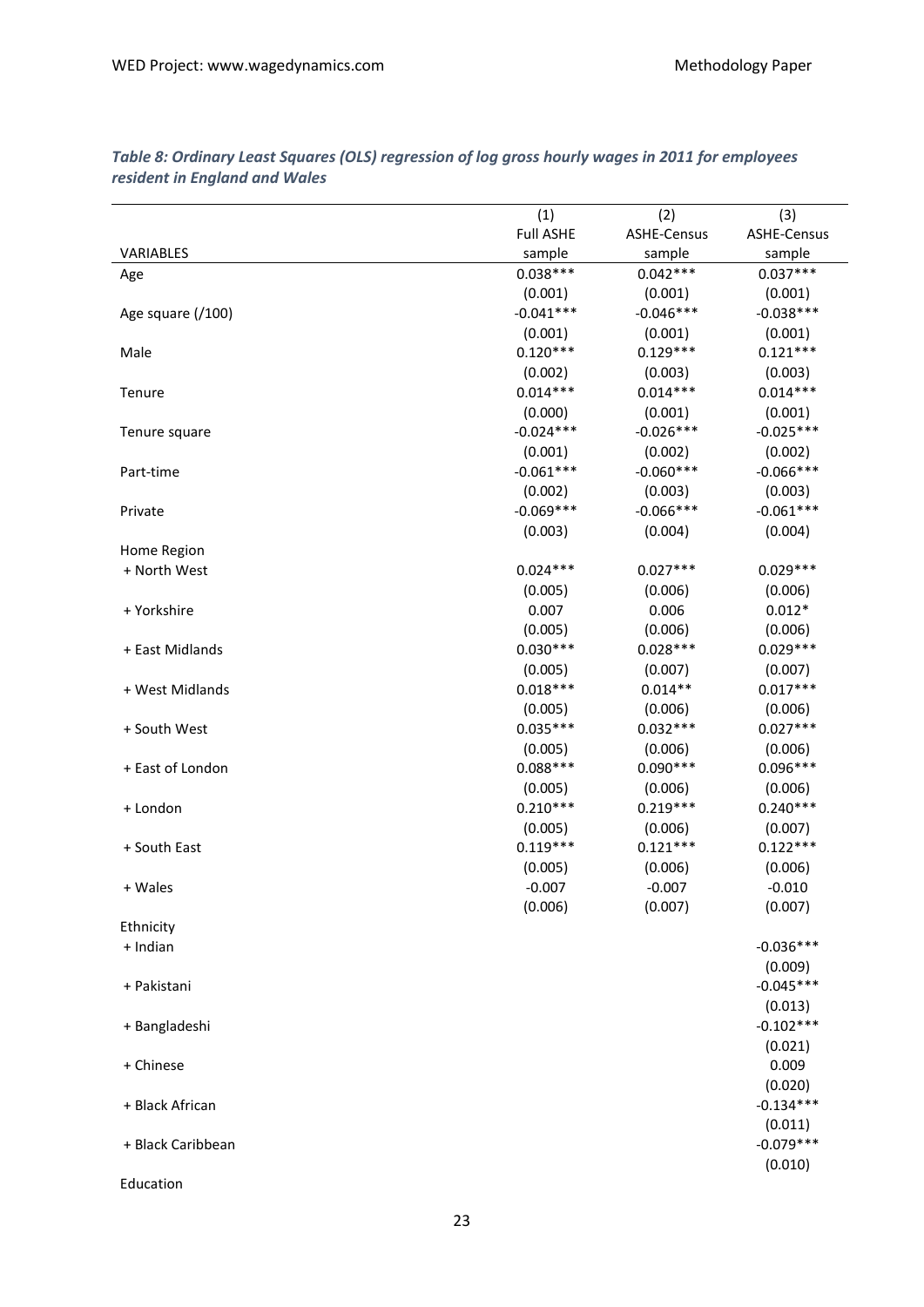| + GCSEs                                                   |         |        | $0.073***$<br>(0.004)             |
|-----------------------------------------------------------|---------|--------|-----------------------------------|
| + Apprenticeship                                          |         |        | $0.091***$<br>(0.008)             |
| + A-level                                                 |         |        | $0.142***$<br>(0.005)             |
| + Degree                                                  |         |        | $0.318***$                        |
| + Other/Vocational qual.                                  |         |        | (0.005)<br>$0.075***$             |
| <b>Disabled</b>                                           |         |        | (0.007)<br>$-0.045***$<br>(0.006) |
| Occupation                                                | Υ       | Υ      | Υ                                 |
| Industry                                                  | v       | Υ      | Υ                                 |
| Other individual and family characteristics (from Census) | N       | N      | γ                                 |
| Observations                                              | 146,720 | 90,921 | 82,295                            |
| R-squared                                                 | 0.577   | 0.578  | 0.611                             |

Note: This table reports wage equation estimates for employees in England and Wales, 2011. Column (1) reports the result for the full ASHE sample with the standard ASHE weight while columns (2) and (3) report the result for the ASHE-Census sample with the adjusted ASHE-Census weight. The control variables for columns (1) and (2) are from ASHE only. Column (3) adds Census variables, including person characteristics (ethnicity, education, disability, non-UK born, English language, health status), and family characteristics (couple family, carer duty, number of children, age of the youngest child).

\*\*\* p<0.01, \*\* p<0.05, \* p<0.1

# <span id="page-23-0"></span>11. Accessing the linked data

Drop 1 of the linked ASHE-Census dataset is not yet available to researchers. However, it is anticipated that it will be released in July 2022. The dataset will be made available via the ONS Secure Research Service.

Users wishing to access the data should make an application via the Secure Research Service in the usual way.

### <span id="page-23-1"></span>12. Further information

- A general introduction to methods of data linking and potential linkage errors is provided by Doidge et al (2020).
- Further information on ASHE is provided on the WED website: <http://www.wagedynamics.com/data-documentation/data-variable-description/>
- Further information on the 2011 Census is provided on the ONS Census micro-site: <https://www.ons.gov.uk/census/2011census>

# <span id="page-23-2"></span>13. ASHE-Census data for Northern Ireland

The Northern Ireland Statistics and Research Agency (NISRA) have recently undertaken a similar process of matching the 5,770 records from the Northern Ireland ASHE 2011 to the 2011 Census for Northern Ireland. The resulting dataset is made available for research as the "Earnings and Employees Study (EES) 2011".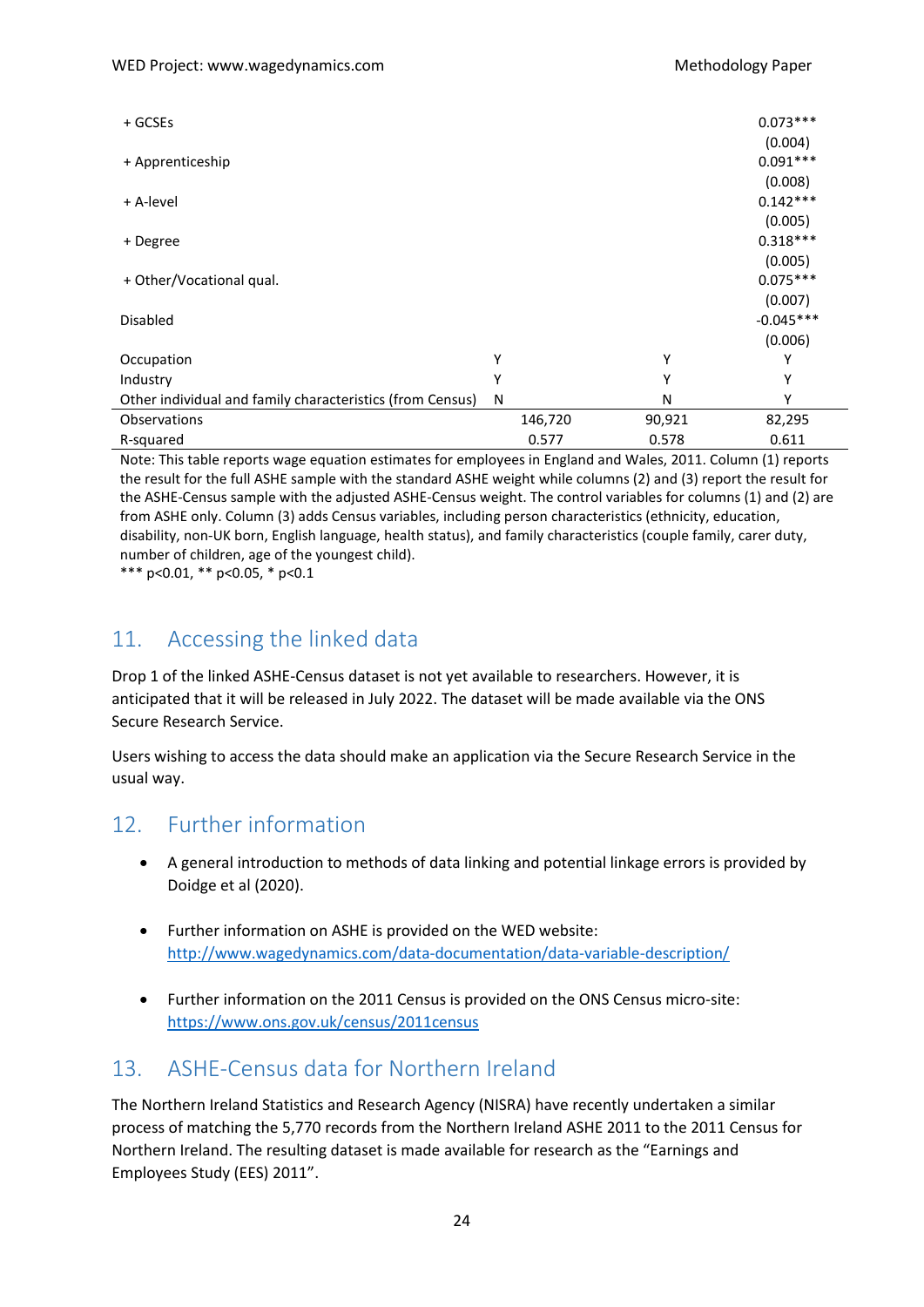The main linkage process used by NISRA was similar to that used by ONS for England and Wales, except that a greater amount of manual input was dedicated by NISRA to achieving matches for residual cases that were not matched via linkage algorithms. ONS and NISRA have collaborated to compare matching outcomes and these are reported to be similar, once the lower levels of missing name data in the Northern Ireland ASHE are taken into account. However, donor imputation features as an additional, final stage in NISRA's process, resulting in Census information ultimately being matched to all 5,770 records. Donor imputation was not used by ONS in the matching process for England and Wales.

<span id="page-24-0"></span>Further information on the Earnings and Employees Study (EES) 2011 is provided here: [https://www.nisra.gov.uk/support/research-support/administrative-data-research-northern-ireland](https://www.nisra.gov.uk/support/research-support/administrative-data-research-northern-ireland-adr-ni-themed-datasets)[adr-ni-themed-datasets](https://www.nisra.gov.uk/support/research-support/administrative-data-research-northern-ireland-adr-ni-themed-datasets)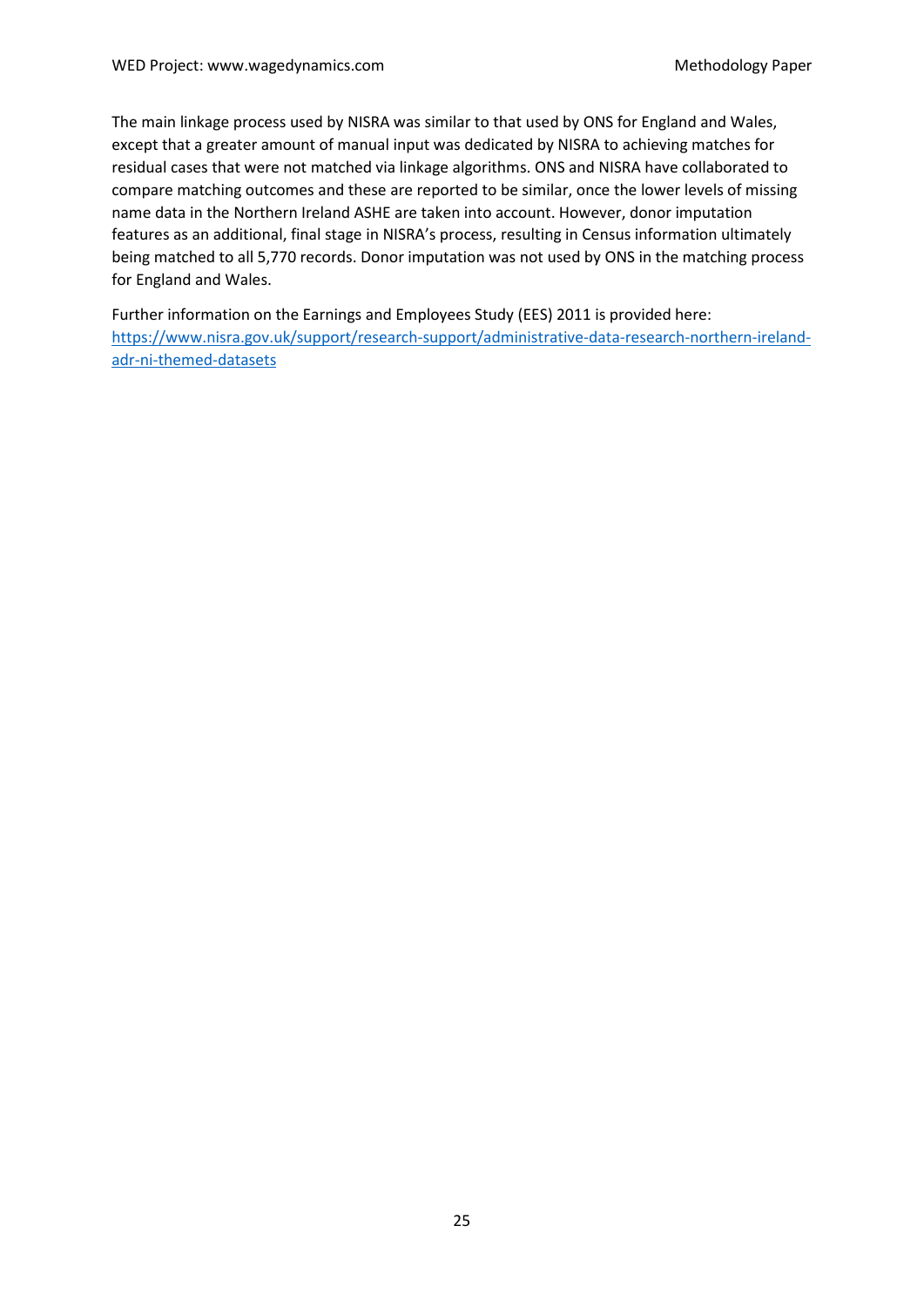# 14. Bibliography

- Doidge J, Christen P and Harron K (2020) *[Quality Assessment in Data Linkage](https://www.gov.uk/government/publications/joined-up-data-in-government-the-future-of-data-linking-methods/quality-assessment-in-data-linkage)*, London: Office for National Statistics.
- Gammon S (2016) "Data Linkage at ONS", presented at workshop on *Perspectives on Data Linkage – Techniques, Challenges and Applications*, Isaac Newton Institute, Cambridge, 16th September.
- Gilbert R, Lafferty R, Haggar-Johnson G, Harron K, Zhang L, Smith P, Dibben C and Goldstein H (2017) "GUILD: GUidance for Information about Linking Data sets", *Journal of Public Health*, 40, 1: 191- 198.
- Jenkins J (2008) "Linking the Annual Survey of Hours and Earnings to the Census: a feasibility study", *Economic and Labour Market Review*, 2, 2: 37-41.
- Mayer A and Stockdale J (2021) ["Developing standard tools for data linkage: February 2021"](https://www.ons.gov.uk/methodology/methodologicalpublications/generalmethodology/onsworkingpaperseries/developingstandardtoolsfordatalinkagefebruary2021), ONS Working Paper Series, London: Office for National Statistics.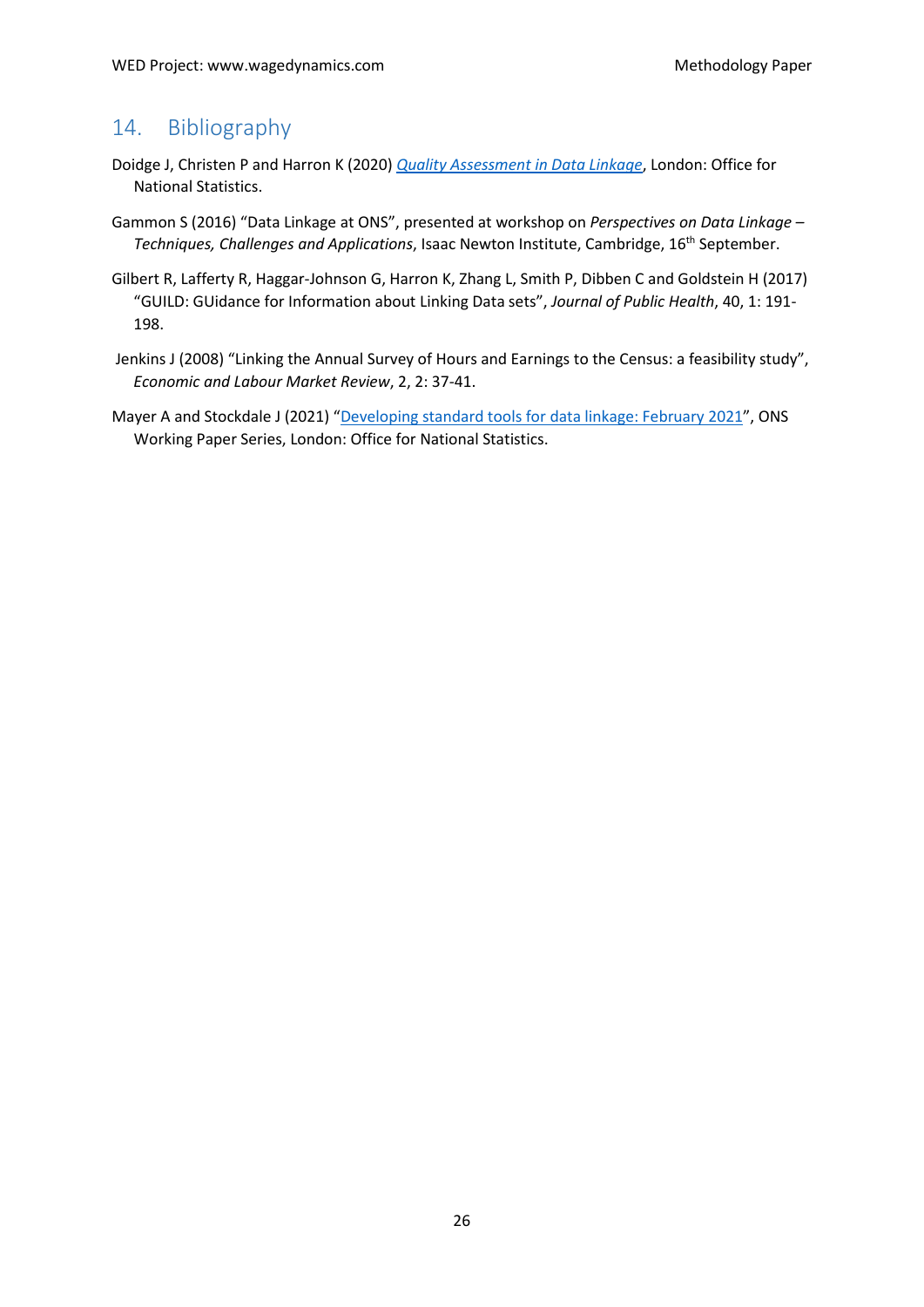# <span id="page-26-0"></span>15. Appendix

| Component                                      | Variable          | Example     | Missing in<br><b>ASHE (%)</b> |
|------------------------------------------------|-------------------|-------------|-------------------------------|
| Age                                            | AGE               | 91          | O                             |
| Date of birth (yyyymmdd)                       | <b>DOC</b>        | 19281118    | $\Omega$                      |
| Sex                                            | <b>SEX</b>        | M or F      | 0                             |
| Surname                                        | <b>SURNAME</b>    | <b>Duck</b> | 23.3                          |
| Forename initial                               | <b>FORENAME I</b> | D           | 23.8                          |
| Home postcode                                  | HOME POSTCODE     | SW1A1AA     | 0.4                           |
| Work postcode                                  | WORK POSTCODE     | EC1Y8TZ     | Awaiting                      |
| Occupation (SOC(2010) Unit Group)              | <b>OCC</b>        | 5221        | $\Omega$                      |
| Industry sector (SIC(2007) Class or Sub-class) | <b>SIC</b>        | 52220       | Awaiting                      |

#### Table A1: Matching variables used in ASHE-Census linking

Notes: Some missingness rates have to be provided by ONS. Missingness rates for the equivalent data items CEW11 have not yet been provided.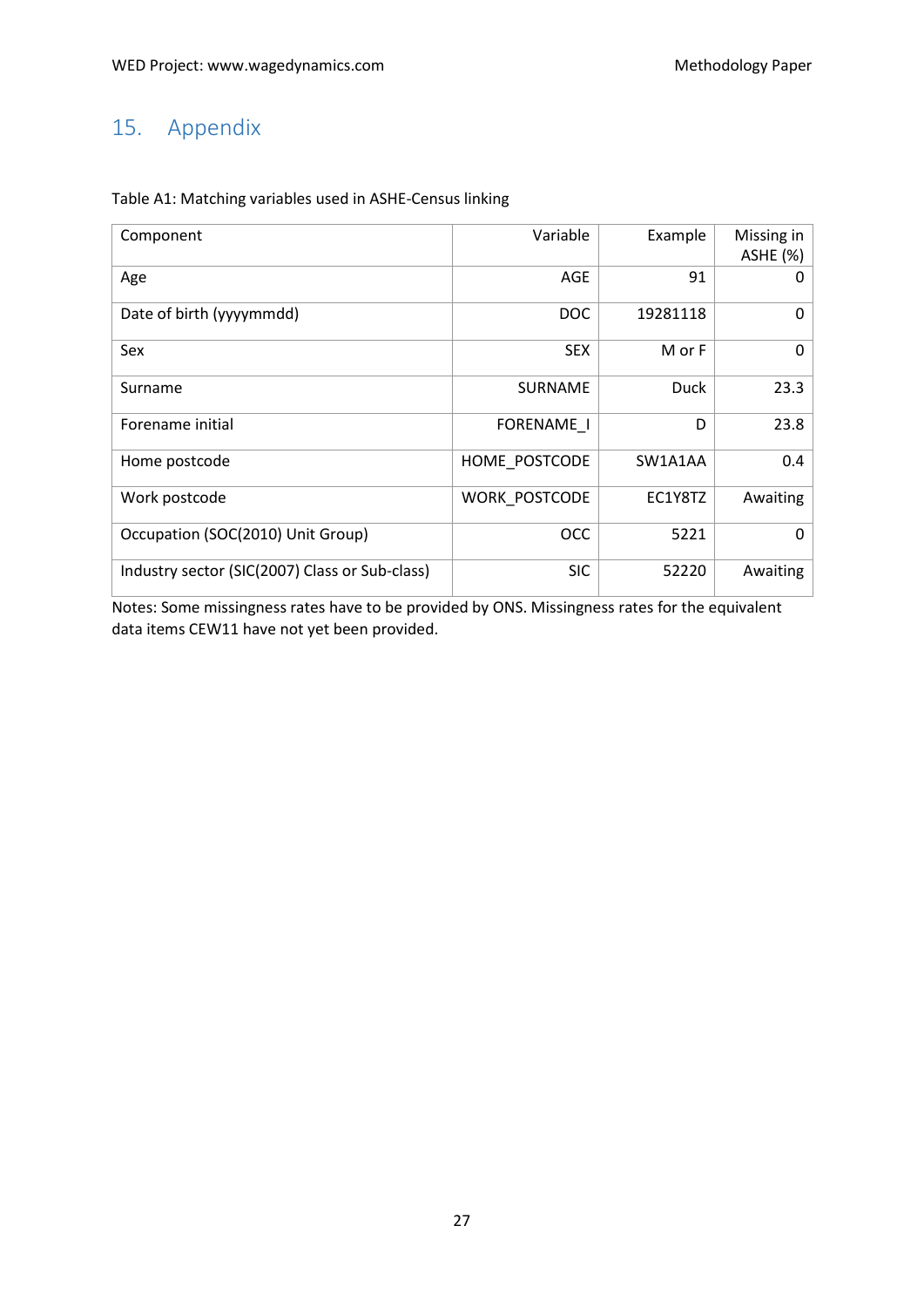Table A2: Full list of match keys

|                |                                          | Full                    | <b>Null</b>  | Min.         | Max.         | <b>Uniqueness</b> |
|----------------|------------------------------------------|-------------------------|--------------|--------------|--------------|-------------------|
| No.            | <b>Description</b>                       | Count                   | Count        | <b>Score</b> | <b>Score</b> | (%)               |
|                | FORENAME I(full) + SURNAME(full) +       |                         |              |              |              |                   |
|                | DOB(full) + HOME POSTCODE(full) +        |                         |              |              |              |                   |
| $\mathbf{1}$   | SEX(full)                                | 5                       | $\pmb{0}$    | 1.00         | 1.00         | 100.0             |
|                | FORENAME_I(full) + SURNAME(sorted) +     |                         |              |              |              |                   |
|                | DOB(full) + HOME_POSTCODE(full) +        |                         |              |              |              |                   |
| $\overline{2}$ | SEX(full)                                | $\overline{\mathbf{4}}$ | 0            | 0.75         | 0.75         | 100.0             |
|                | FORENAME I(full) + SURNAME(full) +       |                         |              |              |              |                   |
| 3              | DOB(full) + HOME_POSTCODE(full) + SEX(0) | $\overline{\mathbf{4}}$ | $\mathbf{1}$ | 0.92         | 0.92         | 100.0             |
|                | FORENAME I(full) + SURNAME(sorted) +     |                         |              |              |              |                   |
| 4              | DOB(full) + HOME_POSTCODE(full) + SEX(0) | 3                       | $\mathbf{1}$ | 0.67         | 0.67         | 100.0             |
|                | FORENAME I(full) + SURNAME(full) +       |                         |              |              |              |                   |
| 5              | DOB(6) + HOME POSTCODE(full) + SEX(full) | 4                       | $\pmb{0}$    | 0.94         | 0.94         | 99.9              |
|                | FORENAME I(full) + SURNAME(sorted) +     |                         |              |              |              |                   |
| 6              | DOB(6) + HOME_POSTCODE(full) + SEX(full) | 3                       | $\pmb{0}$    | 0.69         | 0.69         | 99.9              |
|                | FORENAME I(full) + SURNAME(full) +       |                         |              |              |              |                   |
| $\overline{7}$ | DOB(full) + HOME POSTCODE(4) + SEX(full) | $\pmb{4}$               | $\pmb{0}$    | 0.95         | 0.95         | 99.9              |
|                | FORENAME I(full) + SURNAME(sorted) +     |                         |              |              |              |                   |
| 8              | DOB(full) + HOME_POSTCODE(4) + SEX(full) | 3                       | 0            | 0.70         | 0.70         | 99.9              |
|                | FORENAME I(full) + SURNAME(full) +       |                         |              |              |              |                   |
| 9              | DOB(6) + HOME POSTCODE(full) + SEX(0)    | $\mathsf 3$             | $\mathbf{1}$ | 0.85         | 0.85         | 99.9              |
|                | FORENAME I(full) + SURNAME(full) +       |                         |              |              |              |                   |
| 10             | DOB(full) + HOME_POSTCODE(4) + SEX(0)    | 3                       | $\mathbf{1}$ | 0.87         | 0.87         | 99.9              |
|                | FORENAME I(full) + SURNAME(full) +       |                         |              |              |              |                   |
| 11             | DOB(6) + HOME_POSTCODE(4) + SEX(full)    | 3                       | $\pmb{0}$    | 0.89         | 0.89         | 99.8              |
|                | FORENAME_I(full) + SURNAME(full) +       |                         |              |              |              |                   |
| 12             | DOB(4) + HOME_POSTCODE(full) + SEX(full) | $\overline{4}$          | 0            | 0.88         | 0.88         | 99.7              |
|                | FORENAME I(full) + SURNAME(full) +       |                         |              |              |              |                   |
| 13             | DOB(full) + HOME_POSTCODE(2) + SEX(full) | $\pmb{4}$               | 0            | 0.85         | 0.85         | 99.7              |
|                | FORENAME I(full) + SURNAME(full) +       |                         |              |              |              |                   |
| 14             | DOB(6) + HOME_POSTCODE(4) + SEX(0)       | $\overline{2}$          | $\mathbf{1}$ | 0.80         | 0.80         | 99.7              |
|                | FORENAME_I(full) + SURNAME(full) +       |                         |              |              |              |                   |
| 15             | DOB(full) + HOME_POSTCODE(2) + SEX(0)    | 3                       | $\mathbf{1}$ | 0.77         | 0.77         | 99.6              |
|                | FORENAME I(full) + SURNAME(full) +       |                         |              |              |              |                   |
| 16             | DOB(4) + HOME_POSTCODE(full) + SEX(0)    | $\mathsf{3}$            | $\mathbf{1}$ | 0.79         | 0.79         | 99.5              |
|                | FORENAME I(full) + SURNAME(soundex) +    |                         |              |              |              |                   |
|                | DOB(full) + HOME POSTCODE(full) +        |                         |              |              |              |                   |
| 17             | SEX(full)                                | $\pmb{4}$               | $\pmb{0}$    | 0.75         | 0.75         | 99.3              |
|                | FORENAME I(full) + SURNAME(soundex) +    |                         |              |              |              |                   |
| 18             | DOB(full) + HOME POSTCODE(full) + SEX(0) | 3                       | $\mathbf{1}$ | 0.67         | 0.67         | 99.3              |
|                | FORENAME I(full) + SURNAME(soundex) +    |                         |              |              |              |                   |
| 19             | DOB(full) + HOME_POSTCODE(4) + SEX(full) | 3                       | $\pmb{0}$    | 0.70         | 0.70         | 99.2              |
|                | FORENAME I(full) + SURNAME(soundex) +    |                         |              |              |              |                   |
| 20             | DOB(6) + HOME_POSTCODE(full) + SEX(full) | 3                       | 0            | 0.69         | 0.69         | 99.2              |
|                | FORENAME I(0) + SURNAME(full) +          |                         |              |              |              |                   |
|                | DOB(full) + HOME_POSTCODE(full) +        |                         |              |              |              |                   |
| 21             | SEX(full)                                | 4                       | $\mathbf{1}$ | 0.83         | 0.83         | 99.1              |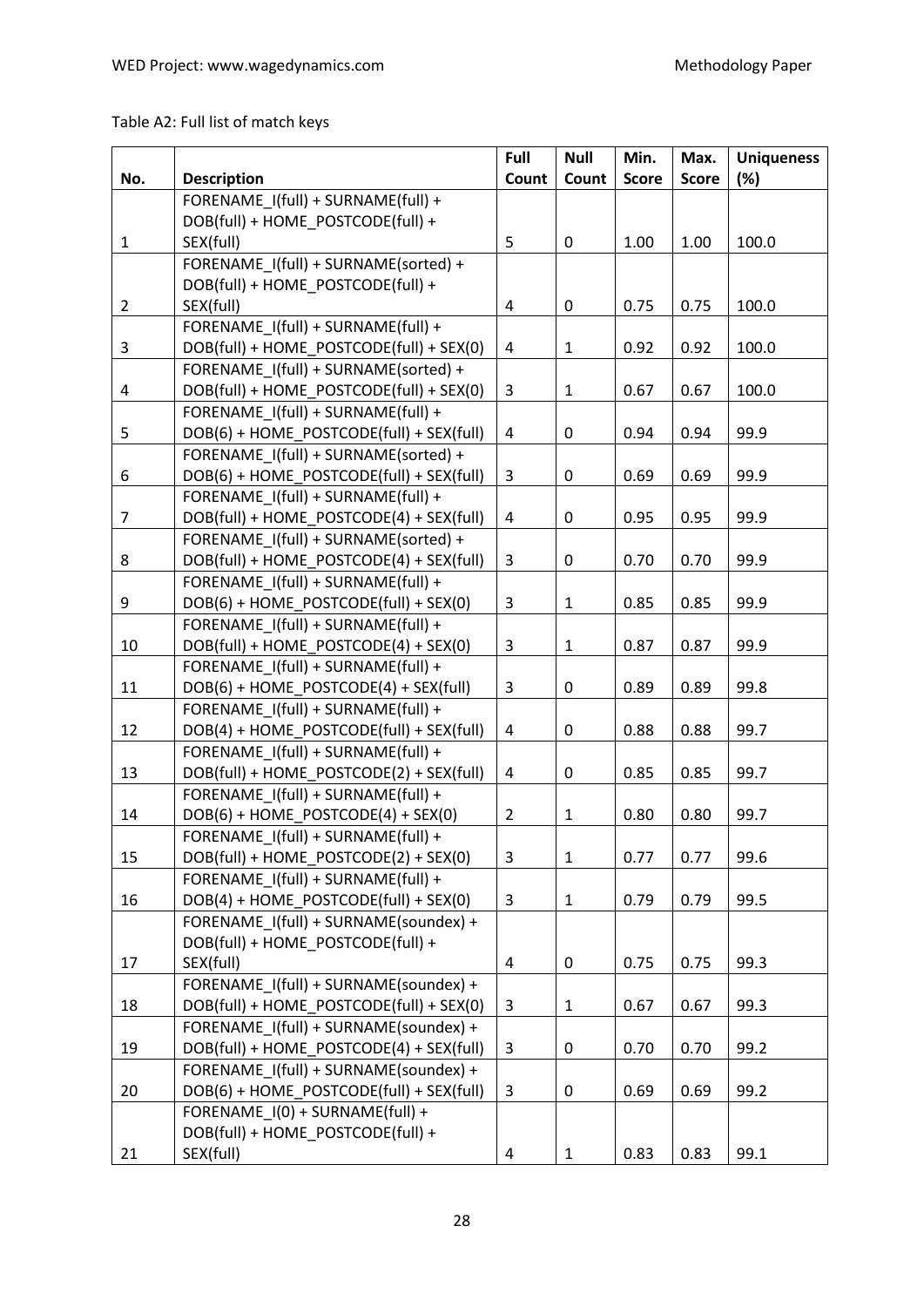|    | FORENAME I(full) + SURNAME(full) +       |                |                |      |      |      |
|----|------------------------------------------|----------------|----------------|------|------|------|
| 22 | DOB(4) + HOME POSTCODE(4) + SEX(full)    | $\overline{3}$ | $\pmb{0}$      | 0.83 | 0.83 | 98.9 |
|    | FORENAME I(0) + SURNAME(full) +          |                |                |      |      |      |
| 23 | DOB(full) + HOME_POSTCODE(full) + SEX(0) | 3              | $\overline{2}$ | 0.75 | 0.75 | 98.9 |
|    | FORENAME I(0) + SURNAME(full) +          |                |                |      |      |      |
| 24 | DOB(full) + HOME POSTCODE(4) + SEX(full) | 3              | $\mathbf{1}$   | 0.78 | 0.78 | 98.9 |
|    | FORENAME I(0) + SURNAME(full) + DOB(6)   |                |                |      |      |      |
| 25 | + HOME_POSTCODE(full) + SEX(full)        | 3              | $\mathbf{1}$   | 0.77 | 0.77 | 98.8 |
|    | FORENAME I(0) + SURNAME(full) +          |                |                |      |      |      |
| 26 | DOB(full) + HOME_POSTCODE(4) + SEX(0)    | $\overline{2}$ | $\overline{2}$ | 0.70 | 0.70 | 98.7 |
|    | FORENAME I(full) + SURNAME(2) +          |                |                |      |      |      |
|    | DOB(full) + HOME_POSTCODE(full) +        |                |                |      |      |      |
| 27 | SEX(full)                                | 4              | $\pmb{0}$      | 0.75 | 1.00 | 98.4 |
|    | FORENAME I(full) + SURNAME(full) +       |                |                |      |      |      |
| 28 | DOB(6) + HOME_POSTCODE(2) + SEX(full)    | 3              | $\mathbf 0$    | 0.79 | 0.79 | 98.4 |
|    | FORENAME I(0) + SURNAME(full) + DOB(6)   |                |                |      |      |      |
| 29 | + HOME_POSTCODE(full) + SEX(0)           | $\overline{2}$ | $\overline{2}$ | 0.69 | 0.69 | 98.4 |
|    | FORENAME I(full) + SURNAME(2) +          |                |                |      |      |      |
| 30 | DOB(full) + HOME POSTCODE(full) + SEX(0) | 3              | $\mathbf{1}$   | 0.67 | 0.92 | 98.4 |
|    | FORENAME I(full) + SURNAME(2) +          |                |                |      |      |      |
| 31 | DOB(full) + HOME_POSTCODE(4) + SEX(full) | 3              | $\mathbf 0$    | 0.70 | 0.95 | 98.3 |
|    | FORENAME I(full) + SURNAME(full) +       |                |                |      |      |      |
| 32 | DOB(4) + HOME_POSTCODE(4) + SEX(0)       | $\overline{2}$ | $\mathbf{1}$   | 0.74 | 0.74 | 98.3 |
|    | FORENAME I(0) + SURNAME(full) + DOB(4)   |                |                |      |      |      |
| 33 | + HOME_POSTCODE(full) + SEX(full)        | 3              | $\mathbf{1}$   | 0.71 | 0.71 | 98.2 |
|    | FORENAME I(full) + SURNAME(1) +          |                |                |      |      |      |
|    | DOB(full) + HOME_POSTCODE(full) +        |                |                |      |      |      |
| 34 | SEX(full)                                | 4              | $\pmb{0}$      | 0.75 | 1.00 | 98.2 |
|    | FORENAME I(0) + SURNAME(full) +          |                |                |      |      |      |
| 35 | DOB(full) + HOME_POSTCODE(2) + SEX(full) | 3              | $\mathbf{1}$   | 0.68 | 0.68 | 98.2 |
|    | FORENAME I(full) + SURNAME(1) +          |                |                |      |      |      |
| 36 | DOB(full) + HOME POSTCODE(full) + SEX(0) | 3              | $\mathbf{1}$   | 0.67 | 0.92 | 98.1 |
|    | FORENAME_I(full) + SURNAME(1) +          |                |                |      |      |      |
| 37 | DOB(full) + HOME_POSTCODE(4) + SEX(full) | 3              | $\pmb{0}$      | 0.70 | 0.95 | 98.0 |
|    | FORENAME I(full) + SURNAME(2) + DOB(6)   |                |                |      |      |      |
| 38 | + HOME POSTCODE(full) + SEX(full)        | 3              | 0              | 0.69 | 0.94 | 98.0 |
|    | FORENAME I(0) + SURNAME(full) + DOB(6)   |                |                |      |      |      |
| 39 | + HOME_POSTCODE(4) + SEX(full)           | $\overline{2}$ | $\mathbf{1}$   | 0.72 | 0.72 | 98.0 |
|    | FORENAME I(full) + SURNAME(full) +       |                |                |      |      |      |
| 40 | DOB(6) + HOME_POSTCODE(2) + SEX(0)       | $\overline{2}$ | $\mathbf{1}$   | 0.70 | 0.70 | 97.6 |
|    | FORENAME I(full) + SURNAME(1) + DOB(6)   |                |                |      |      |      |
| 41 | + HOME POSTCODE(full) + SEX(full)        | 3              | $\pmb{0}$      | 0.69 | 0.94 | 97.3 |
|    | FORENAME I(full) + SURNAME(full) +       |                |                |      |      |      |
| 42 | DOB(0) + HOME POSTCODE(full) + SEX(full) | 4              | $\mathbf{1}$   | 0.75 | 0.75 | 96.7 |
|    | FORENAME I(full) + SURNAME(full) +       |                |                |      |      |      |
| 43 | DOB(full) + HOME_POSTCODE(0) + SEX(full) | 4              | $\mathbf{1}$   | 0.75 | 0.75 | 96.4 |
|    | FORENAME I(full) + SURNAME(0) +          |                |                |      |      |      |
|    | DOB(full) + HOME_POSTCODE(full) +        |                |                |      |      |      |
| 44 | SEX(full)                                | 4              | $\mathbf 1$    | 0.75 | 1.00 | 96.0 |
|    | FORENAME I(full) + SURNAME(0) +          |                |                |      |      |      |
| 45 | DOB(full) + HOME_POSTCODE(full) + SEX(0) | 3              | $\overline{2}$ | 0.67 | 0.92 | 95.8 |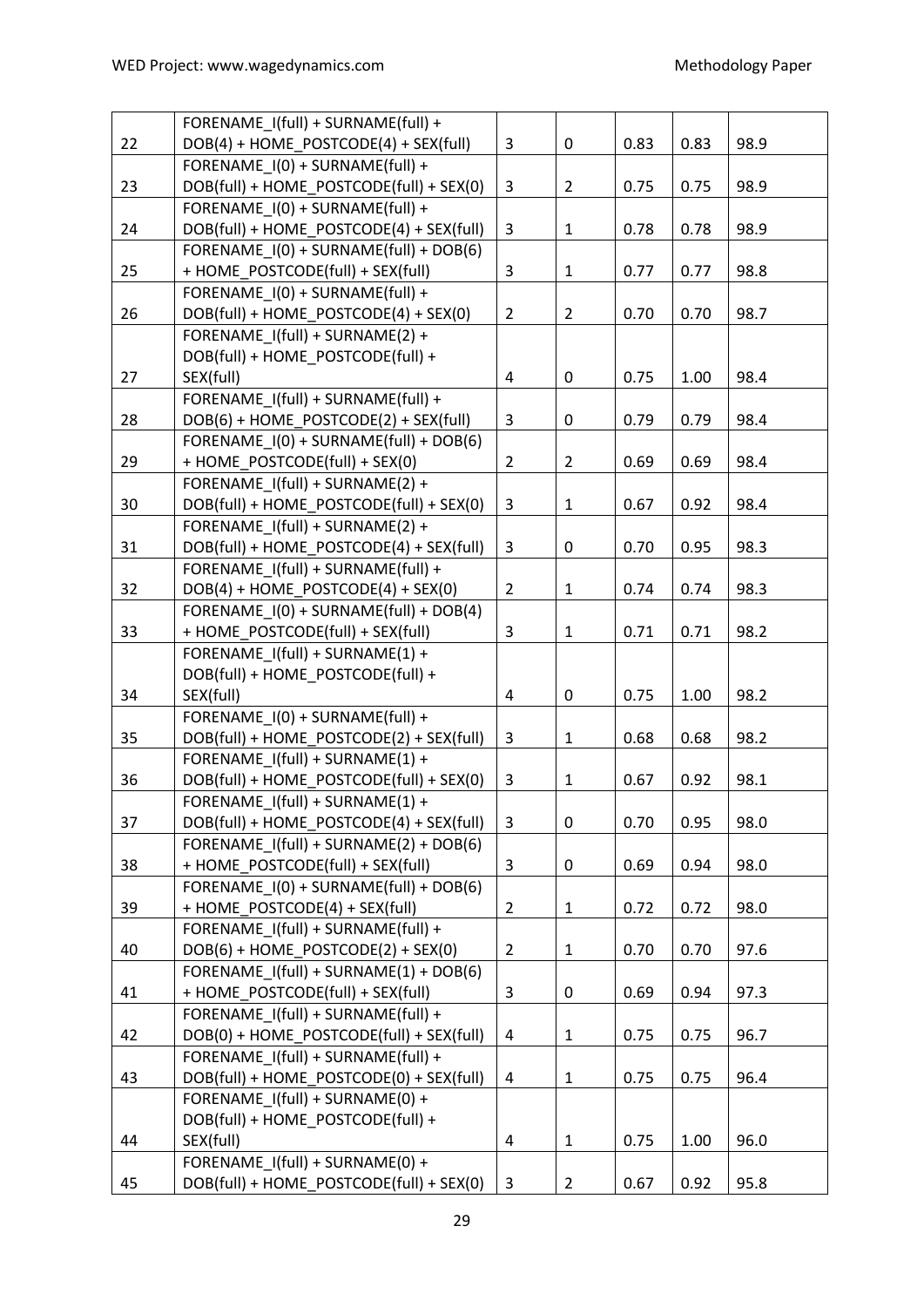|    | FORENAME I(full) + SURNAME(0) + DOB(6) |  |      |      |      |
|----|----------------------------------------|--|------|------|------|
| 46 | + HOME POSTCODE(full) + SEX(full)      |  | 0.69 | 0.94 | 95.1 |
|    | <b>Probabilistic link</b>              |  |      |      |      |

Notes:

(i) Value in brackets indicates the number of characters/digits used for the variable in compiling the match key (full=all; 6=first six; 4=first four etc; 0=none). 'Sorted' indicates that the characters were alphabetically sorted; this technique can be used to accommodate the accidental transposition of characters in handtyped text. 'Soundex' indicates that a numerical value was used, representing the string as spoken; again this technique can be used to accommodate typographical errors.

(ii) Full count indicates the number of variables for which full information is used; Null count indicates the number for which no information is used

(iii) Scores are compiled by summing the components weights showed in Table A3 and dividing by 12 (the maximum total). Weights were determined by ONS on the basis of prior linkage work.

(iv) A high uniqueness value indicates that a match key discriminates well between different records in the data to be linked.